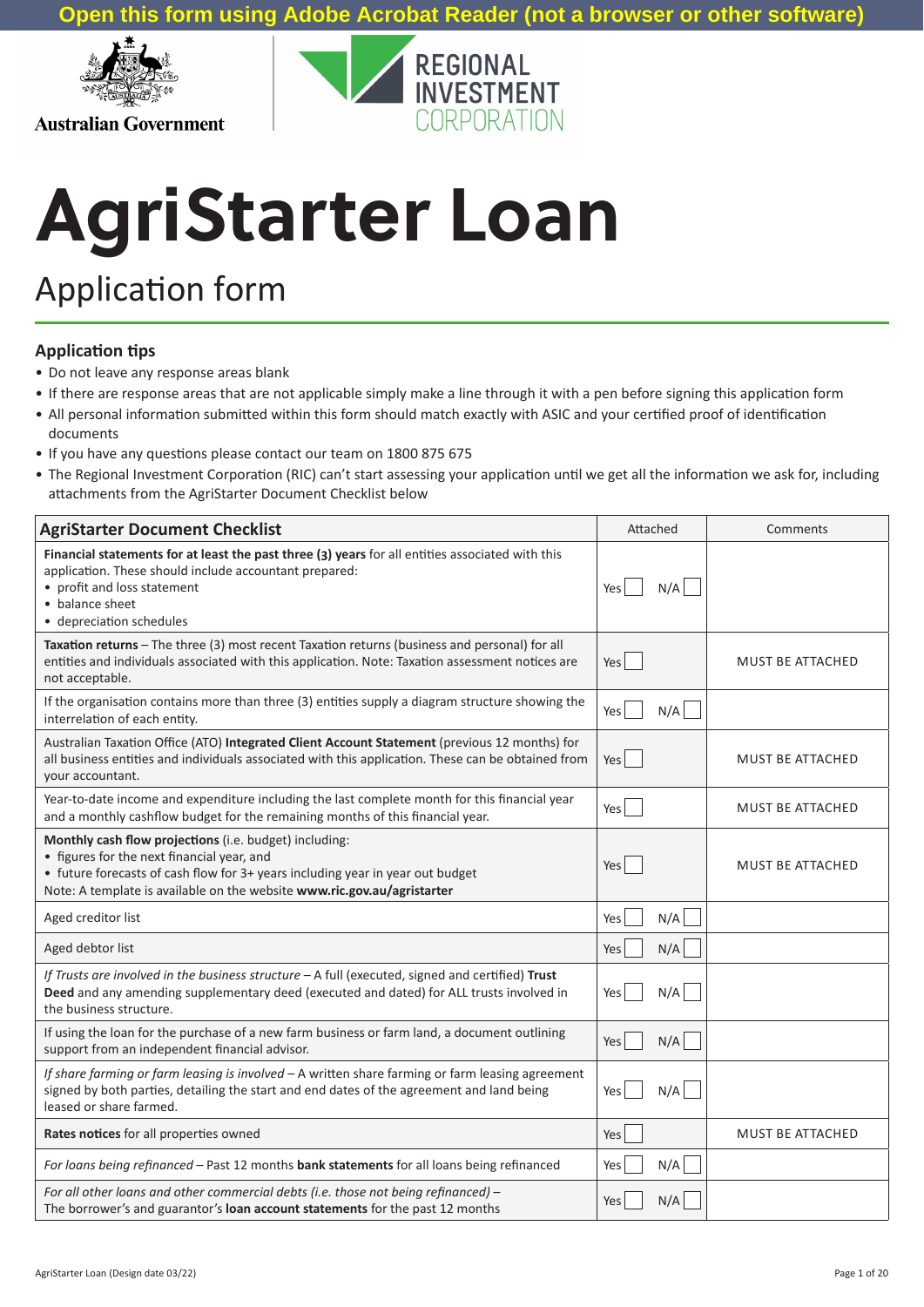| <b>AgriStarter Document Checklist</b>                                                                                                                                    | Attached   | Comments                |
|--------------------------------------------------------------------------------------------------------------------------------------------------------------------------|------------|-------------------------|
| The borrower's and guarantor's <b>transactional account statements</b> for the past 12 months.<br>This includes overdrafts, trading accounts and 'day to day' accounts.  | Yes        | <b>MUST BE ATTACHED</b> |
| Evidence of Australian citizenship or permanent residency for one or more members of the<br>farm business.                                                               | Yes        | <b>MUST BE ATTACHED</b> |
| Certified copies of Proof of Identity documents for all individuals associated with this<br>application (see page 19 for details).                                       | Yes        | <b>MUST BE ATTACHED</b> |
| Certified copies of Verification of Identity documents for all individuals associated with this<br>application (NSW, QLD, SA, VIC and WA only, see page 20 for details). | <b>Yes</b> | <b>MUST BE ATTACHED</b> |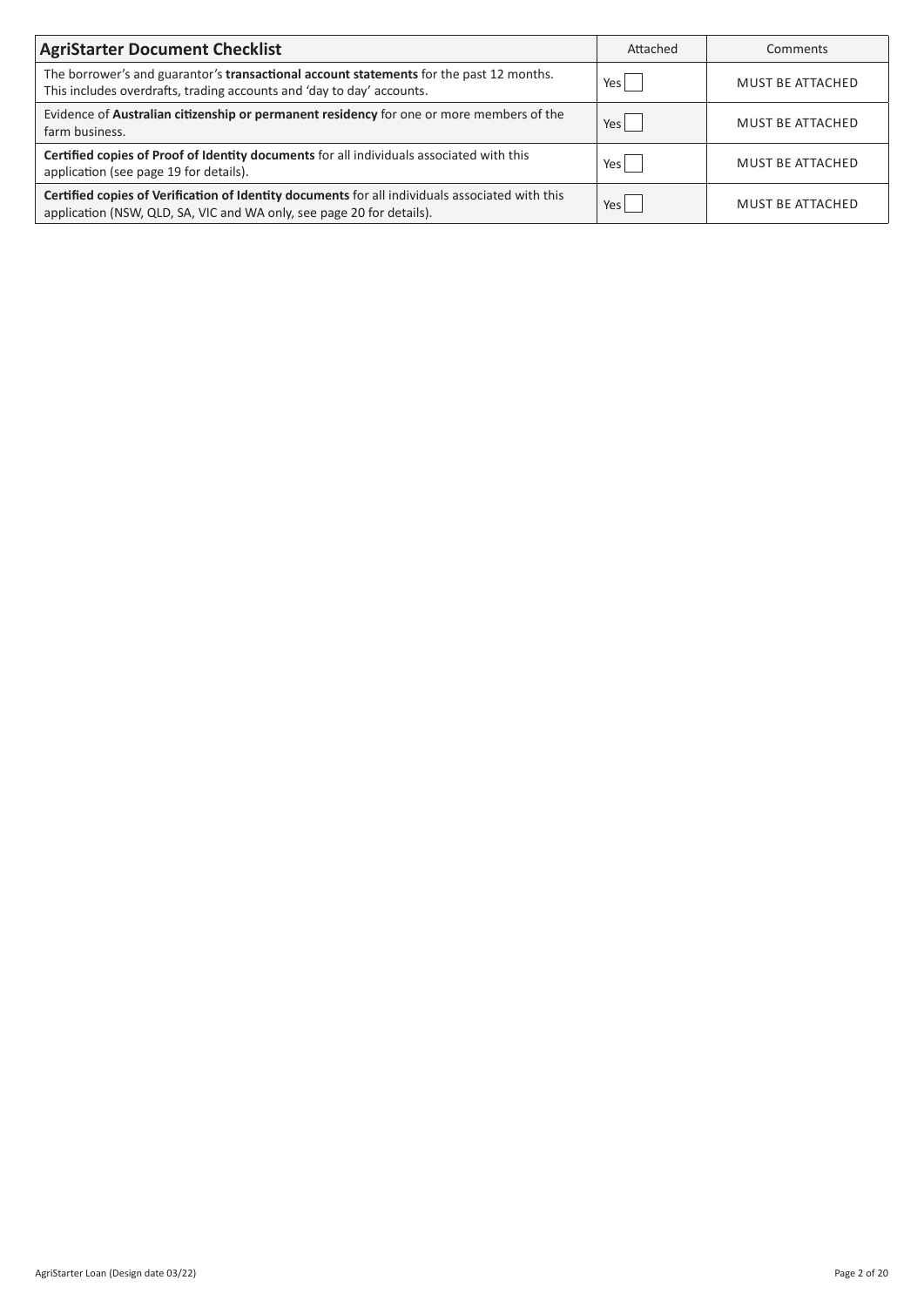

# **Application for an AgriStarter Loan**

| Who can apply?                | There are two (2) kinds of AgriStarter loans - succession loans and first farmer loans. Succession loans<br>are available to help applicants undertake succession activities (being the succession planning process or<br>activities identified in that process). First farmer loans are available to help eligible loan applicants to: |  |  |  |  |
|-------------------------------|-----------------------------------------------------------------------------------------------------------------------------------------------------------------------------------------------------------------------------------------------------------------------------------------------------------------------------------------|--|--|--|--|
|                               | • purchase a farm business or a controlling interest in a farm business, or                                                                                                                                                                                                                                                             |  |  |  |  |
|                               | • establish or develop a farm business in which the applicant has or will have the sole or a controlling<br>interest (including by funding the purchase of land, infrastructure, equipment or stock, and covering other<br>farm costs such as operating expenses), or                                                                   |  |  |  |  |
|                               | • develop an existing farm business that involves share farming or farm leasing arrangements, in which the<br>applicant has or will have the sole or majority interest (including by funding the purchase of infrastructure,<br>equipment or stock, and covering other farm costs such as operating expenses).                          |  |  |  |  |
| Are you eligible to<br>apply? | An applicant must meet the eligibility criteria outlined in the AgriStarter guidelines before they can obtain an<br>AgriStarter loan. In all cases, the recipient of the loan must:                                                                                                                                                     |  |  |  |  |
|                               | • have already obtained, or demonstrate that they will obtain within a reasonable period, a loan on<br>commercial terms (see guidelines section 5.1.1)                                                                                                                                                                                  |  |  |  |  |
|                               | • be in financial need of a concessional loan                                                                                                                                                                                                                                                                                           |  |  |  |  |
|                               | • have the capacity to repay the loan, and                                                                                                                                                                                                                                                                                              |  |  |  |  |
|                               | • meet all farm business eligibility criteria (see guidelines sections 3.2, 3.3 and 3.4).                                                                                                                                                                                                                                               |  |  |  |  |
|                               | <b>First Farmer</b>                                                                                                                                                                                                                                                                                                                     |  |  |  |  |
|                               | To be eligible for a first farmer loan, in addition to eligibility criteria outlined above, applicants must:<br>• not have previously held the sole or a majority interest in a farm business (other than the recently<br>acquired or established business in respect of which the loan is sought)                                      |  |  |  |  |
|                               | • have at least three (3) years of relevant on-farm or equivalent experience, and                                                                                                                                                                                                                                                       |  |  |  |  |
|                               | • intend to have the farm business as their principal business pursuit.                                                                                                                                                                                                                                                                 |  |  |  |  |
|                               | Applicants will also need to show that the loan is for one or more of the following purposes:                                                                                                                                                                                                                                           |  |  |  |  |
|                               | • purchasing the sole or a controlling interest in a farm business                                                                                                                                                                                                                                                                      |  |  |  |  |
|                               | • establishing a farm business in which the first farmer will hold the sole or a controlling interest                                                                                                                                                                                                                                   |  |  |  |  |
|                               | • developing a farm business that the first farmer has recently acquired or will acquire, being a farm<br>business in which the first farmer holds or will hold the sole or a controlling interest                                                                                                                                      |  |  |  |  |
|                               | • developing a farm business that the first farmer has recently established or will establish, being a farm<br>business in which the first farmer holds or will hold the sole or a controlling interest.                                                                                                                                |  |  |  |  |
|                               | Please refer to Section 3.1.1 First Farmer in the AgriStarter guidelines for details.                                                                                                                                                                                                                                                   |  |  |  |  |
|                               | First Farmer - Share Farming / Farm Leasing Business                                                                                                                                                                                                                                                                                    |  |  |  |  |
|                               | To be eligible as a first farmer with a farm business that involves share farming or farm leasing (or both), in<br>addition to the eligibility criteria above, applicants must:                                                                                                                                                         |  |  |  |  |
|                               | • hold the sole or a majority interest in a share farming or farm leasing business                                                                                                                                                                                                                                                      |  |  |  |  |
|                               | • have not previously held the sole or a majority interest in a farm business and have also not previously<br>held the sole or a majority interest in land on which primary production aspects of a farm business were<br>being undertaken                                                                                              |  |  |  |  |
|                               | • provide a copy of the formal written share farming or farm leasing agreement signed by both parties,<br>detailing the start and end dates of the agreement and land being leased or share farmed.                                                                                                                                     |  |  |  |  |
|                               | Applicants will also need to show that the loan is for one or more of the following purposes:                                                                                                                                                                                                                                           |  |  |  |  |
|                               | • purchasing the sole or controlling interest in a farm business, including a share or farm leasing business<br>• develop a share farming or farm leasing business that they have recently established or acquired (or will<br>establish or acquire)                                                                                    |  |  |  |  |
|                               | • developing a share farming or farm leasing business, even if this results in the farm business no longer<br>involving share farming or farm leasing.                                                                                                                                                                                  |  |  |  |  |
|                               | Please refer to Section 3.1.1 First Farmer in the AgriStarter guidelines for details.                                                                                                                                                                                                                                                   |  |  |  |  |
|                               | <b>Successor</b>                                                                                                                                                                                                                                                                                                                        |  |  |  |  |
|                               | To be eligible for a succession loan, in addition to eligibility criteria outlined in section 3.1, applicants must<br>demonstrate that:                                                                                                                                                                                                 |  |  |  |  |
|                               | • the farm business is undertaking or has undertaken succession planning, and                                                                                                                                                                                                                                                           |  |  |  |  |
|                               | • the loan is to support succession arrangements (that is, the succession planning process and the activities<br>identified in the succession planning process).                                                                                                                                                                        |  |  |  |  |
|                               | There are also further requirements, which differ depending on whether you are a farm business successor,<br>farm asset successor or farm business.                                                                                                                                                                                     |  |  |  |  |

Please refer to Section 3.1.2 Succession loans in the AgriStarter guidelines for details.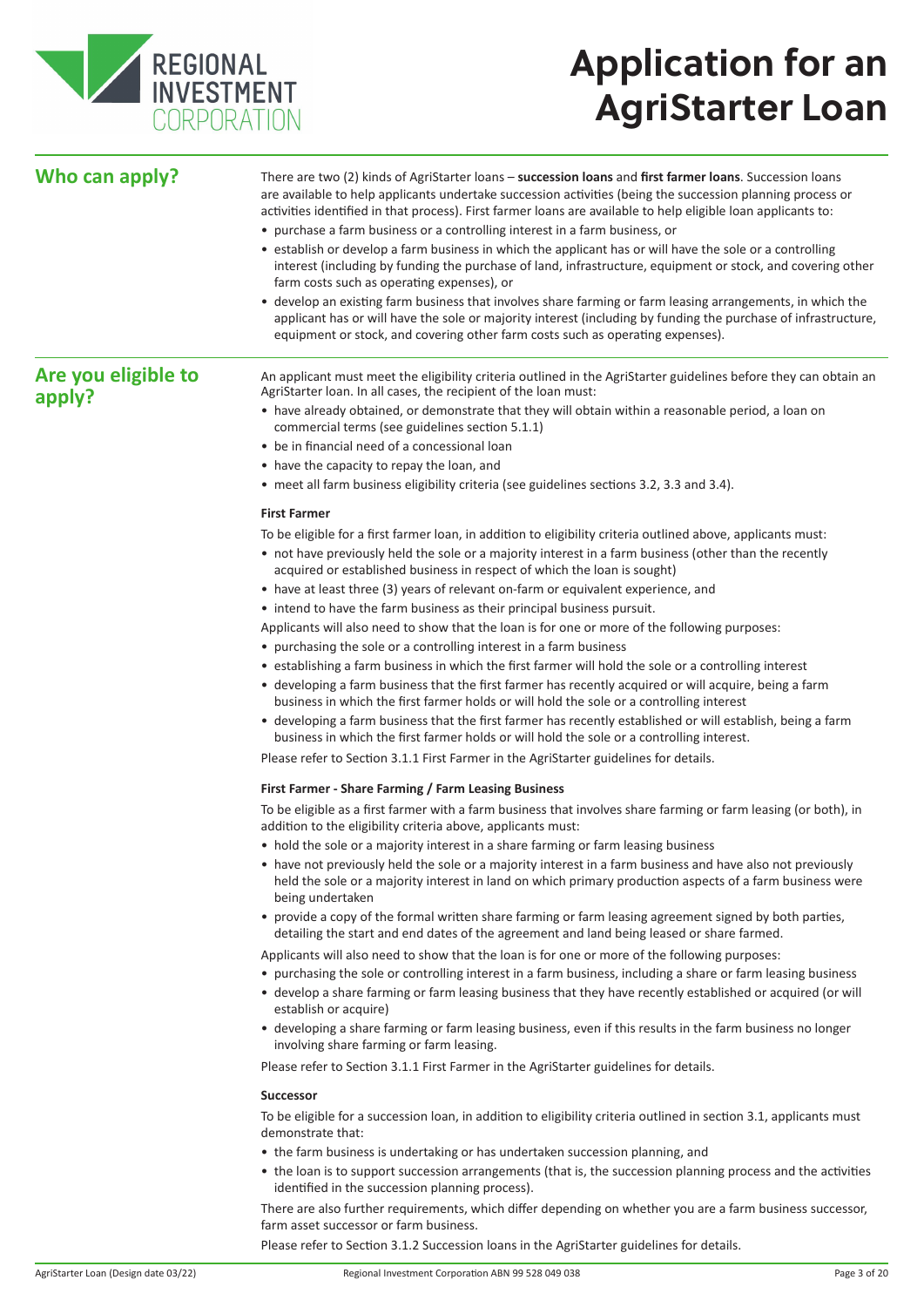| <b>Before you complete</b><br>this form | Before completing this form we encourage you to read the Agristarter Loan quidelines available on the RIC<br>website www.ric.gov.au/agristarter                                                                                                                                                                                        |  |  |  |
|-----------------------------------------|----------------------------------------------------------------------------------------------------------------------------------------------------------------------------------------------------------------------------------------------------------------------------------------------------------------------------------------|--|--|--|
|                                         | It is important that you fully complete this form and attach all the documents requested as part of the<br>application. An incomplete application will delay the processing time. If you are completing this form by hand<br>and make a mistake, please initial each and every correction you make. Do not use white out on this form. |  |  |  |
| <b>Need assistance?</b>                 | Contact the RIC by:                                                                                                                                                                                                                                                                                                                    |  |  |  |
|                                         | • calling 1800 875 675                                                                                                                                                                                                                                                                                                                 |  |  |  |
|                                         | • emailing application@ric.gov.au                                                                                                                                                                                                                                                                                                      |  |  |  |
|                                         | • completing the online contact form at www.ric.gov.au/about/contact-us                                                                                                                                                                                                                                                                |  |  |  |
| Lodging your form                       | Lodge your completed application, and all supporting documents, by                                                                                                                                                                                                                                                                     |  |  |  |
|                                         | • emailing to applications@ric.gov.au                                                                                                                                                                                                                                                                                                  |  |  |  |
|                                         | • mailing to The Regional Investment Corporation<br>PO Box 653<br>Orange NSW 2800                                                                                                                                                                                                                                                      |  |  |  |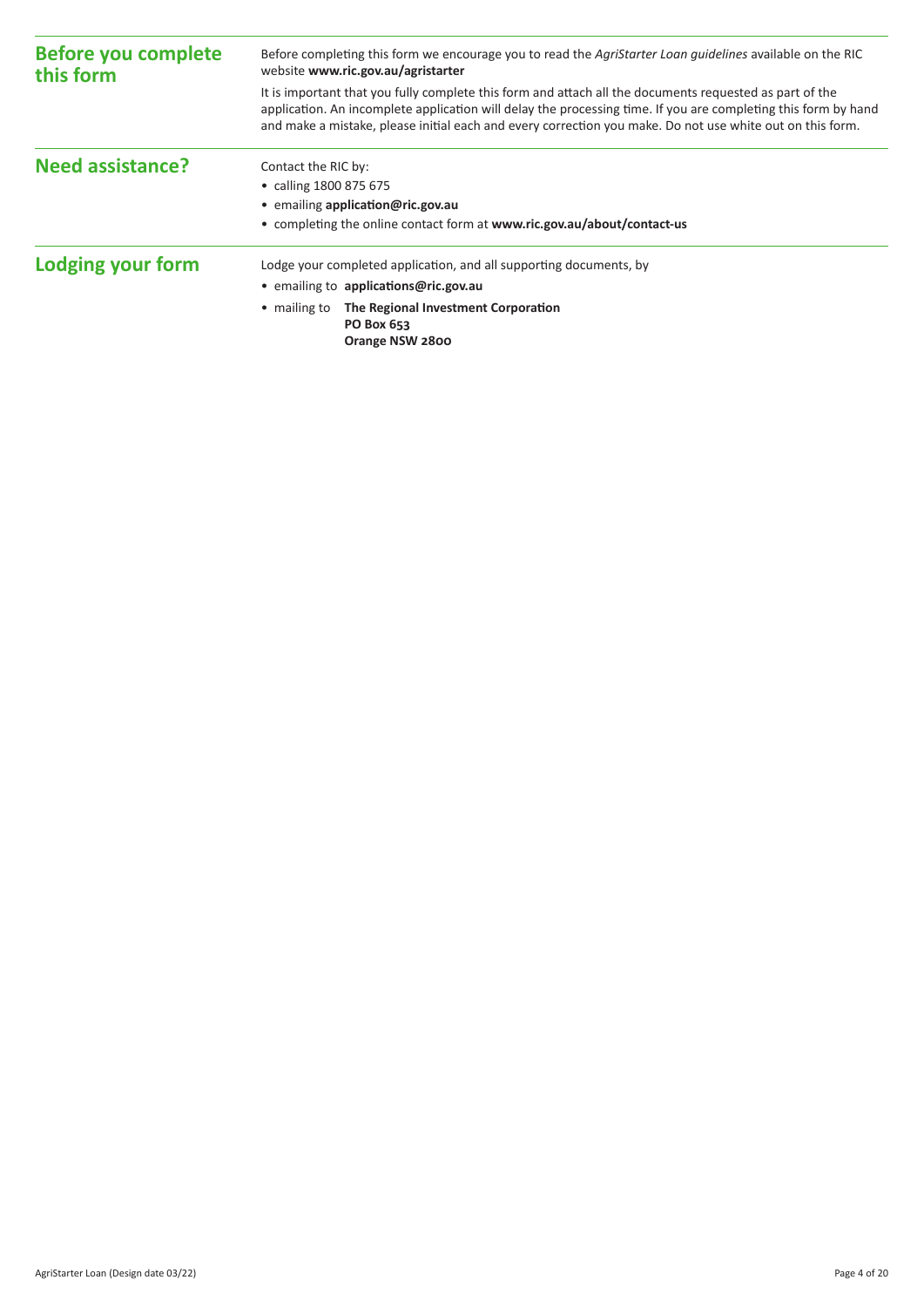## **Open this form using Adobe Acrobat Reader (not a browser or other software)**

### **PART A – Applicant details**

## **PART B – Partnership details**

|                                      | Full name of applicant (as per ABN registration)  |                                                                             | Partnership name (if any) - as per ABN                                  |  |                                                                           |                   |          |
|--------------------------------------|---------------------------------------------------|-----------------------------------------------------------------------------|-------------------------------------------------------------------------|--|---------------------------------------------------------------------------|-------------------|----------|
|                                      |                                                   |                                                                             |                                                                         |  |                                                                           |                   |          |
|                                      |                                                   |                                                                             |                                                                         |  |                                                                           |                   |          |
| <b>ABN</b>                           |                                                   |                                                                             | Partner <sub>1</sub>                                                    |  |                                                                           |                   |          |
| ACN (if any)                         |                                                   |                                                                             | Title                                                                   |  |                                                                           |                   |          |
| ARBN (if any)                        |                                                   |                                                                             | Given name(s)                                                           |  |                                                                           |                   |          |
| Primary business<br>activity         |                                                   |                                                                             | Surname                                                                 |  |                                                                           |                   |          |
| Date name registered (if applicable) |                                                   |                                                                             | Other known                                                             |  |                                                                           |                   |          |
|                                      | Principal place of business (PO Box not accepted) |                                                                             | names (if any)                                                          |  | Residential address as per driver's licence (PO Box not accepted)         |                   |          |
|                                      |                                                   |                                                                             |                                                                         |  | Tick if same as Principal place of business in Part A                     |                   |          |
|                                      |                                                   |                                                                             |                                                                         |  |                                                                           |                   |          |
|                                      | State                                             | Postcode                                                                    |                                                                         |  | State                                                                     |                   | Postcode |
| Postal address (if different)        |                                                   |                                                                             | Country (if not Australia)                                              |  |                                                                           |                   |          |
|                                      |                                                   |                                                                             | Postal address (if different)                                           |  | Tick if same as Postal address in Part A                                  |                   |          |
|                                      | State                                             | Postcode                                                                    |                                                                         |  |                                                                           |                   |          |
|                                      | applicant that we use as the main contact)        | Contact person's details for this application (these are the details of the |                                                                         |  | State                                                                     |                   | Postcode |
| Title                                |                                                   |                                                                             | Date of birth                                                           |  |                                                                           |                   |          |
| Given name(s)                        |                                                   |                                                                             | Occupation                                                              |  |                                                                           |                   |          |
| Surname                              |                                                   |                                                                             | Telephone                                                               |  |                                                                           |                   |          |
|                                      |                                                   |                                                                             | Email                                                                   |  |                                                                           |                   |          |
| Telephone                            |                                                   |                                                                             | Partnership<br>share                                                    |  | $\%$                                                                      | No. of dependents |          |
| Email                                |                                                   |                                                                             | <b>Partner 2</b>                                                        |  |                                                                           |                   |          |
| Tick if Sole Trader                  | Sole Traders - go to Part E                       |                                                                             | Title                                                                   |  |                                                                           |                   |          |
|                                      |                                                   |                                                                             | Given name(s)                                                           |  |                                                                           |                   |          |
|                                      |                                                   |                                                                             | Surname                                                                 |  |                                                                           |                   |          |
|                                      |                                                   |                                                                             | Other known<br>names (if any)                                           |  |                                                                           |                   |          |
|                                      |                                                   |                                                                             |                                                                         |  | Residential address as per driver's licence (PO Box not accepted)         |                   |          |
|                                      |                                                   |                                                                             |                                                                         |  | Tick if same as Principal place of business in Part A                     |                   |          |
|                                      |                                                   |                                                                             |                                                                         |  |                                                                           |                   |          |
|                                      |                                                   |                                                                             |                                                                         |  | State                                                                     |                   | Postcode |
|                                      |                                                   |                                                                             | Country (if not Australia)                                              |  |                                                                           |                   |          |
|                                      |                                                   |                                                                             | Postal address (if different)                                           |  | Tick if same as Postal address in Part A                                  |                   |          |
|                                      |                                                   |                                                                             |                                                                         |  |                                                                           |                   |          |
|                                      |                                                   |                                                                             |                                                                         |  | State                                                                     |                   | Postcode |
|                                      |                                                   |                                                                             | Date of birth                                                           |  |                                                                           |                   |          |
|                                      |                                                   |                                                                             | Occupation                                                              |  |                                                                           |                   |          |
|                                      |                                                   |                                                                             | Telephone                                                               |  |                                                                           |                   |          |
|                                      |                                                   |                                                                             | Email                                                                   |  |                                                                           |                   |          |
|                                      |                                                   |                                                                             | Partnership<br>share                                                    |  | %                                                                         | No. of dependents |          |
|                                      |                                                   |                                                                             |                                                                         |  | If the partnership contains more than three (3) entities, please supply a |                   |          |
|                                      |                                                   |                                                                             | Tick if documents are attached                                          |  | diagram structure showing the interrelation of each entity.               |                   |          |
|                                      |                                                   |                                                                             | If more than two (2) partners, provide the additional details at Part F |  |                                                                           |                   |          |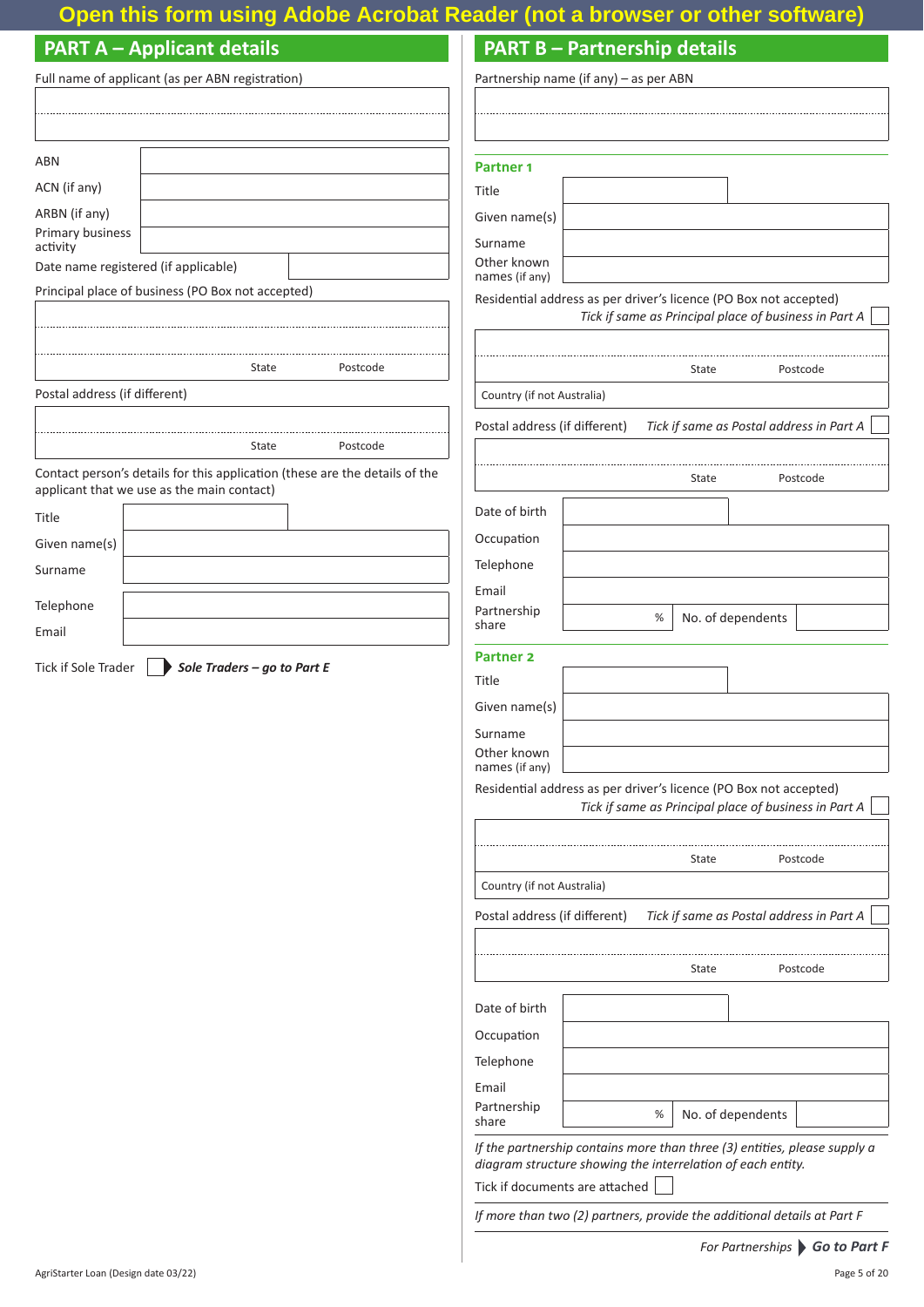### **PART C – Company details**

#### *Company details continued...*

| Company name – as per ACN                                                           |                                                                                                                                              |
|-------------------------------------------------------------------------------------|----------------------------------------------------------------------------------------------------------------------------------------------|
|                                                                                     | Date of birth                                                                                                                                |
| Principal place of business address (PO Box not accepted)                           | Occupation                                                                                                                                   |
| Tick if same as Principal place of business in Part A                               | Telephone                                                                                                                                    |
|                                                                                     | Email<br>No. of                                                                                                                              |
| State<br>Postcode                                                                   | dependents                                                                                                                                   |
| Is this a proprietary company?<br>No<br>Yes                                         | Is this person an authorised signatory?<br>No<br>Yes                                                                                         |
| If more than one (1) company is involved please include corporate structure         | If the company contains more than three (3) entities please supply a                                                                         |
| Director / Secretary / Shareholder 1<br>Tick all that apply                         | diagram structure showing the interrelation of each entity.<br>Tick if documents are attached                                                |
| Secretary<br>Shareholder<br>Director                                                | If there are more than two (2) Directors / Secretaries / Shareholders,<br>provide the additional details at Part F                           |
| Title                                                                               |                                                                                                                                              |
| Given name(s)                                                                       | For Companies   If there is a Trust associated with<br>the company, go to Part D otherwise, go to Part F                                     |
| Surname                                                                             |                                                                                                                                              |
| Other known<br>names (if any)                                                       | <b>PART D - Trust details</b>                                                                                                                |
| Residential address as per driver's licence (PO Box not accepted)                   | Full name of the trust                                                                                                                       |
|                                                                                     |                                                                                                                                              |
|                                                                                     | Date established                                                                                                                             |
| State<br>Postcode                                                                   |                                                                                                                                              |
| Country (if not Australia)                                                          | Place of establishment                                                                                                                       |
| Postal address (if different to residential address)                                | ABN (if different to Part A)                                                                                                                 |
|                                                                                     | Type of trust (e.g. unit,<br>discretionary or other)                                                                                         |
| Postcode<br>State                                                                   | Complete the following details for each Trustee to the Trust.                                                                                |
| Date of birth                                                                       | Note: If any of the trustees:                                                                                                                |
| Occupation                                                                          | • are a partnership, also provide details in Part B - Partnership details.<br>• is a company/corporate trustee, write name company/corporate |
| Telephone                                                                           | trustee below and also provide details in Part C - Company details.                                                                          |
| Email                                                                               |                                                                                                                                              |
| No. of                                                                              |                                                                                                                                              |
| dependents                                                                          | <b>Trustee 1</b>                                                                                                                             |
| Is this person an authorised signatory?<br>Yes<br>No                                | Title                                                                                                                                        |
| Director / Secretary / Shareholder 2<br>Tick all that apply                         | Given name(s)                                                                                                                                |
| Shareholder<br>Director<br>Secretary                                                | Surname                                                                                                                                      |
| Title                                                                               | Other known<br>names (if any)                                                                                                                |
| Given name(s)                                                                       | Residential address as per driver's licence (PO Box not accepted)                                                                            |
| Surname                                                                             |                                                                                                                                              |
| Other known                                                                         | State<br>Postcode                                                                                                                            |
| names (if any)<br>Residential address as per driver's licence (PO Box not accepted) | Country (if not Australia)                                                                                                                   |
|                                                                                     | Postal address (if different to residential address)                                                                                         |
|                                                                                     |                                                                                                                                              |
| State<br>Postcode                                                                   | Postcode<br>State                                                                                                                            |
| Country (if not Australia)                                                          | No. of<br>Date of birth<br>dependents                                                                                                        |
| Postal address (if different to residential address)                                | Occupation                                                                                                                                   |
|                                                                                     | Telephone                                                                                                                                    |
| Postcode<br>State                                                                   | Email                                                                                                                                        |
|                                                                                     |                                                                                                                                              |
|                                                                                     | Is this Trustee a beneficiary?<br>No<br>Yes                                                                                                  |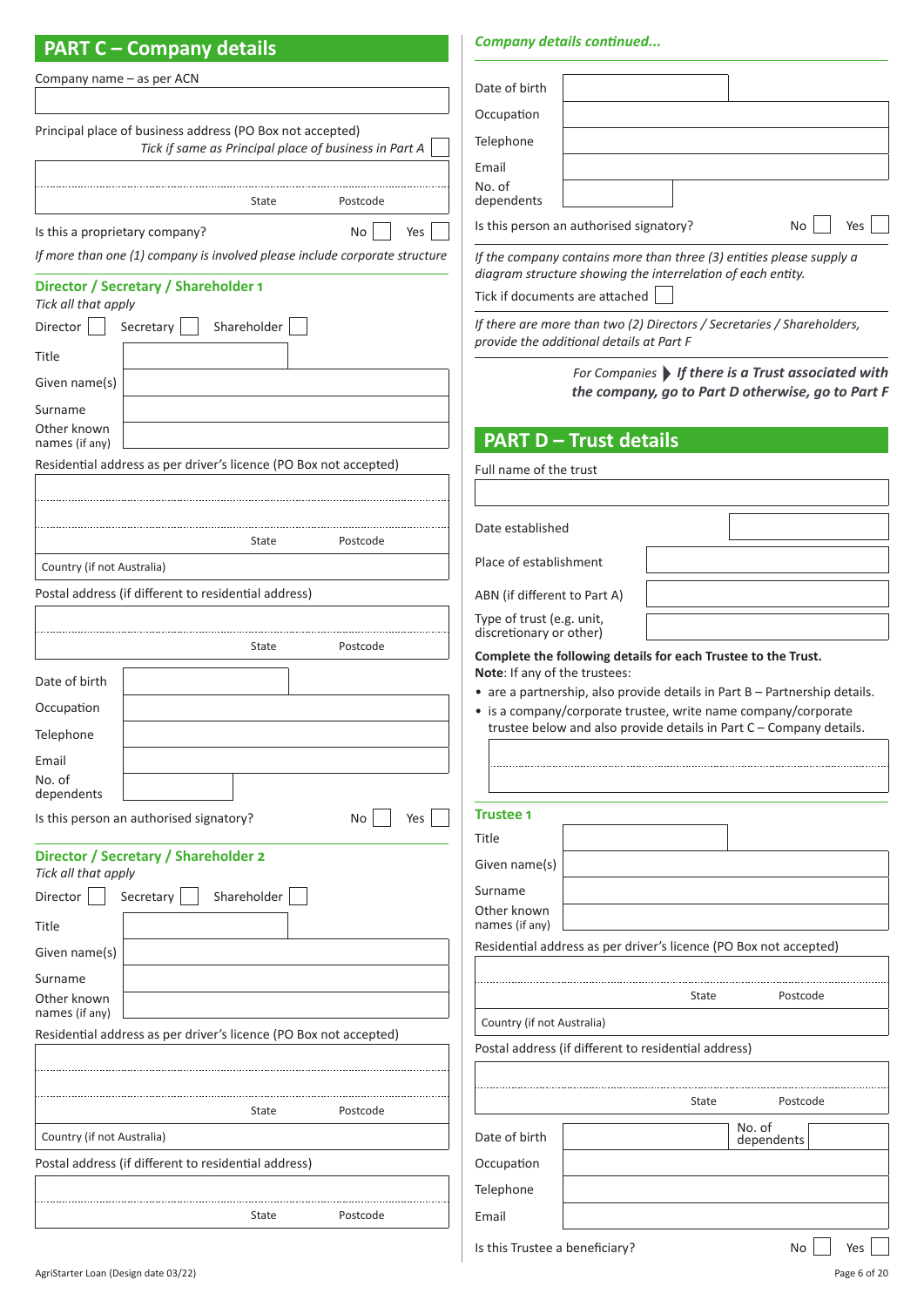#### *Trust details continued...*

| <b>Trust details continued</b>                                                       |              |                                | <b>Part F - Associated individuals</b>                            |                                                                        |
|--------------------------------------------------------------------------------------|--------------|--------------------------------|-------------------------------------------------------------------|------------------------------------------------------------------------|
| <b>Trustee 2</b>                                                                     |              |                                |                                                                   | Complete the following details for all individuals associated with the |
| Title                                                                                |              |                                | farm business, who have not already been listed on this form.     |                                                                        |
| Given name(s)                                                                        |              | <b>Associated individual 1</b> |                                                                   |                                                                        |
| Surname                                                                              |              | Director                       | <b>Beneficial</b><br>Partner<br>owner                             | Trustee<br>Guarantor                                                   |
| Other known<br>names (if any)                                                        |              | Other                          | Specify                                                           |                                                                        |
| Residential address as per driver's licence (PO Box not accepted)                    |              | Title                          |                                                                   |                                                                        |
|                                                                                      |              | Given name(s)                  |                                                                   |                                                                        |
| State                                                                                | Postcode     | Surname                        |                                                                   |                                                                        |
| Country (if not Australia)                                                           |              | Other known                    |                                                                   |                                                                        |
| Postal address (if different to residential address)                                 |              | names (if any)                 | Residential address as per driver's licence (PO Box not accepted) |                                                                        |
|                                                                                      |              |                                |                                                                   |                                                                        |
| State                                                                                | Postcode     |                                | State                                                             | Postcode                                                               |
| No. of<br>Date of birth<br>dependents                                                |              | Country (if not Australia)     |                                                                   |                                                                        |
| Occupation                                                                           |              |                                | Postal address (if different to residential address)              |                                                                        |
| Telephone                                                                            |              |                                |                                                                   |                                                                        |
| Email                                                                                |              |                                | State                                                             | Postcode                                                               |
| Is this Trustee a beneficiary?                                                       | No<br>Yes    | Date of birth                  |                                                                   |                                                                        |
| If the trust contains more than three (3) entities please supply a diagram           |              | Occupation                     |                                                                   |                                                                        |
| structure showing the interrelation of each entity.                                  |              | Telephone                      |                                                                   |                                                                        |
| Tick if documents are attached                                                       |              | Email                          |                                                                   |                                                                        |
| If there are more than two (2) Trustees, provide the additional details at<br>Part F |              | Partnership<br>share           | %                                                                 | No. of dependents                                                      |
|                                                                                      | Go to Part F |                                | Is this person an authorised signatory?                           | No<br>Yes                                                              |
|                                                                                      |              | <b>Associated individual 2</b> |                                                                   |                                                                        |
| <b>PART E - Sole trader details</b>                                                  |              | Director                       | <b>Beneficial</b><br>Partner                                      | <b>Trustee</b><br>Guarantor                                            |
|                                                                                      |              | Other $\blacktriangleright$    | owner<br>Specify                                                  |                                                                        |
| Title                                                                                |              |                                |                                                                   |                                                                        |
| Given name(s)                                                                        |              | Title                          |                                                                   |                                                                        |
| Surname<br>Other known                                                               |              | Given name(s)                  |                                                                   |                                                                        |
| names (if any)                                                                       |              | Surname<br>Other known         |                                                                   |                                                                        |
| Residential address as per driver's licence (PO Box not accepted)                    |              | names (if any)                 |                                                                   |                                                                        |
|                                                                                      |              |                                | Residential address as per driver's licence (PO Box not accepted) |                                                                        |
| State                                                                                | Postcode     |                                |                                                                   |                                                                        |
| Country (if not Australia)                                                           |              |                                | State                                                             | Postcode                                                               |
| Postal address (if different)                                                        |              | Country (if not Australia)     |                                                                   |                                                                        |
| State                                                                                | Postcode     |                                | Postal address (if different to residential address)              |                                                                        |
|                                                                                      |              |                                |                                                                   |                                                                        |
| Date of birth                                                                        |              |                                | State                                                             | Postcode                                                               |
| Occupation                                                                           |              | Date of birth                  |                                                                   |                                                                        |
| Telephone                                                                            |              | Occupation                     |                                                                   |                                                                        |
| Email<br>No. of                                                                      |              | Telephone                      |                                                                   |                                                                        |
| dependents                                                                           |              | Email<br>Partnership           |                                                                   |                                                                        |
|                                                                                      |              | share                          | %                                                                 | No. of dependents                                                      |
|                                                                                      |              |                                | Is this person an authorised signatory?                           | No<br>Yes                                                              |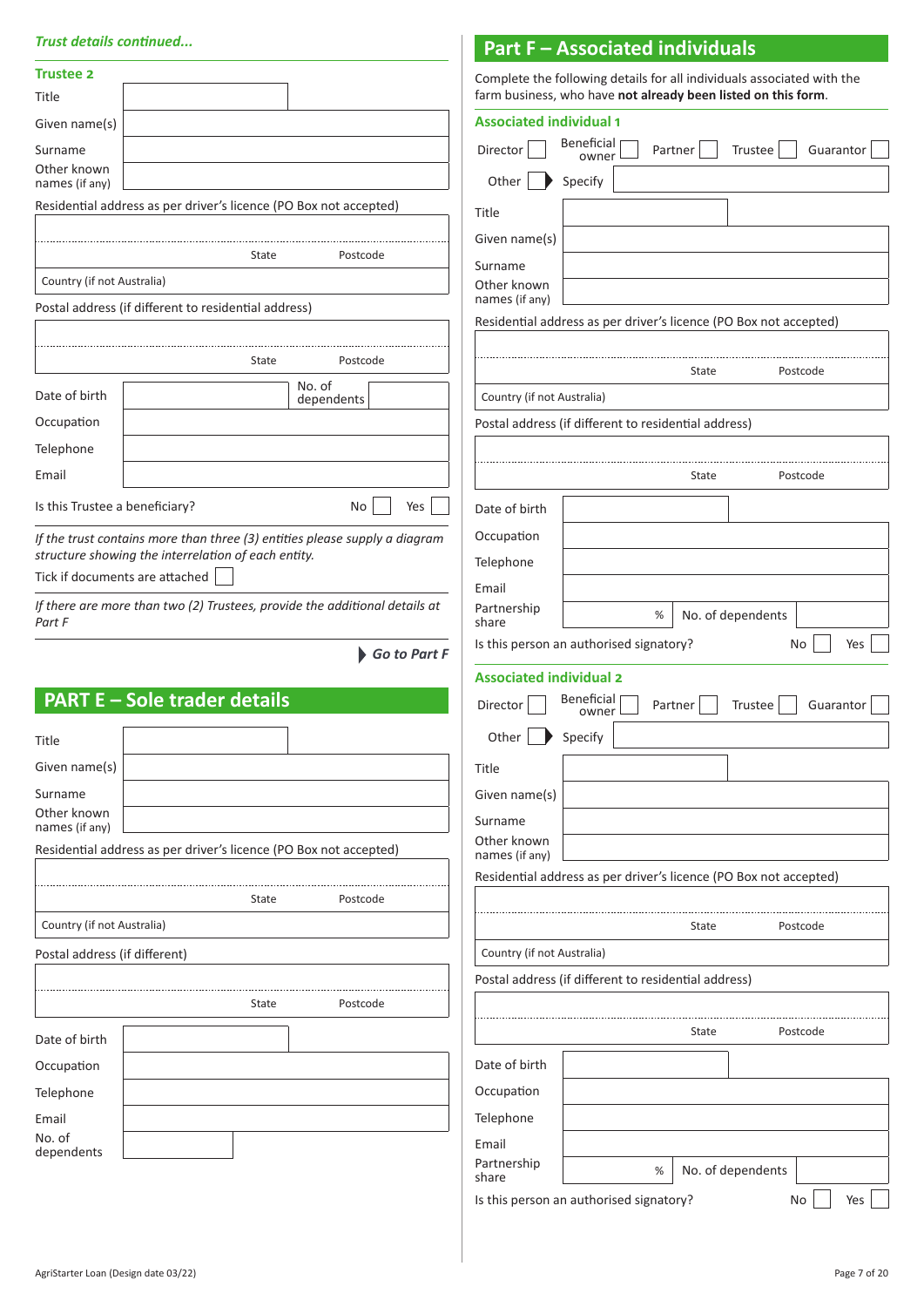#### *Associated individuals continued...*

#### **PART G – Professional contacts**

| <b>Associated individual 3</b>                                                      | <b>Contact 1</b>                                                                                                   |
|-------------------------------------------------------------------------------------|--------------------------------------------------------------------------------------------------------------------|
| Beneficial<br>Partner<br>Trustee<br>Guarantor<br>Director<br>owner                  | Principal Bank/Commercial Lender                                                                                   |
| Other<br>Specify                                                                    | Title                                                                                                              |
| Title                                                                               | Given name(s)                                                                                                      |
| Given name(s)                                                                       | Surname                                                                                                            |
| Surname                                                                             | Name of firm                                                                                                       |
| Other known                                                                         | Telephone                                                                                                          |
| names (if any)<br>Residential address as per driver's licence (PO Box not accepted) | Email                                                                                                              |
|                                                                                     | Do you consent to the RIC contacting this person<br>Yes<br>No                                                      |
| State<br>Postcode                                                                   | to verify information in this application?                                                                         |
| Country (if not Australia)                                                          | Do you want this person to receive copies of<br>No<br>Yes<br>correspondence relating to your application?          |
| Postal address (if different to residential address)                                | <b>Contact 2</b>                                                                                                   |
|                                                                                     | Advisor/Consultant<br>Bank/Financier                                                                               |
| Postcode<br>State                                                                   | <b>Rural Financial Counsellor</b><br>Solicitor                                                                     |
| Date of birth                                                                       | <b>State Government Lender</b><br>Accountant                                                                       |
| Occupation                                                                          | Title                                                                                                              |
| Telephone                                                                           | Given name(s)                                                                                                      |
| Email                                                                               | Surname                                                                                                            |
| Partnership<br>No. of dependents<br>%                                               | Name of firm                                                                                                       |
| share<br>Yes<br>Is this person an authorised signatory?<br>No                       | Telephone                                                                                                          |
|                                                                                     | Email                                                                                                              |
| <b>Associated individual 4</b><br>Beneficial                                        | Do you consent to the RIC discussing information                                                                   |
| Trustee<br>Guarantor<br>Director<br>Partner<br>owner                                | No<br>Yes<br>in this application with this person?                                                                 |
| Other<br>Specify                                                                    | Do you want this person to receive copies of<br>No<br>Yes                                                          |
| Title                                                                               | correspondence relating to your application?                                                                       |
| Given name(s)                                                                       | <b>Contact 3</b>                                                                                                   |
| Surname                                                                             | Advisor/Consultant<br>Bank/Financier                                                                               |
| Other known<br>names (if any)                                                       | Solicitor<br>Rural Financial Counsellor                                                                            |
| Residential address as per driver's licence (PO Box not accepted)                   | <b>State Government Lender</b><br>Accountant                                                                       |
|                                                                                     | Title                                                                                                              |
| Postcode<br>State                                                                   | Given name(s)                                                                                                      |
| Country (if not Australia)                                                          | Surname                                                                                                            |
| Postal address (if different to residential address)                                | Name of firm                                                                                                       |
|                                                                                     | Telephone                                                                                                          |
| State<br>Postcode                                                                   | Email                                                                                                              |
| Date of birth                                                                       | Do you consent to the RIC discussing information<br>No<br>Yes<br>in this application with this person?             |
| Occupation                                                                          | Do you want this person to receive copies of<br>No<br>Yes                                                          |
| Telephone                                                                           | correspondence relating to your application?                                                                       |
| Email<br>Partnership                                                                | If there are more than three (3) professional contacts, attach a page with<br>additional details and tick this box |
| No. of dependents<br>%<br>share                                                     |                                                                                                                    |
| Is this person an authorised signatory?<br>Yes<br>No                                |                                                                                                                    |
|                                                                                     |                                                                                                                    |

*If there are more than four (4) associated individuals, attach a page with additional details and tick this box*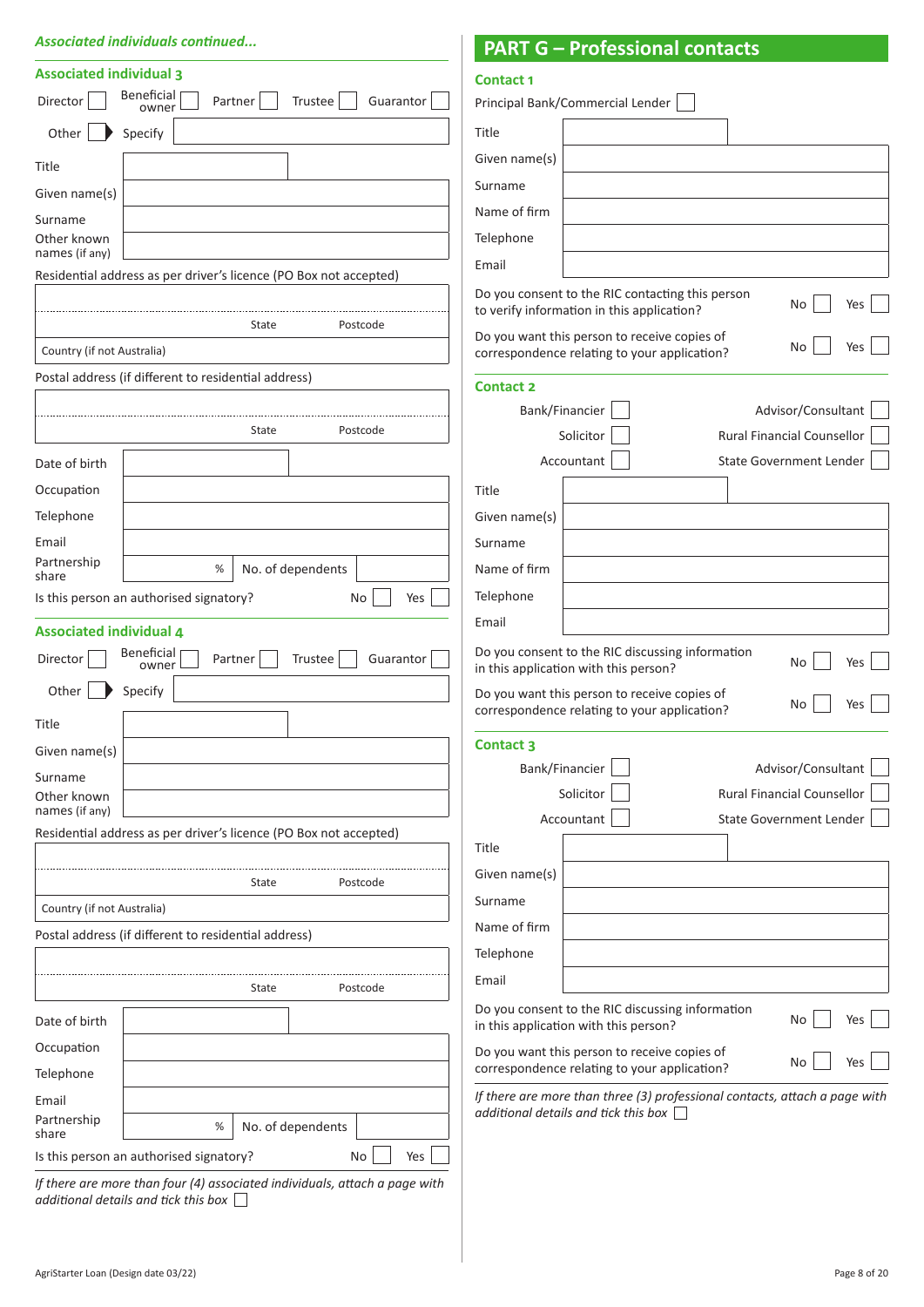Total proposed loan amount states of the state of  $\frac{1}{2}$ \$

Frequency of interest Frequency of interest  $\Box$   $\Box$  Quarterly  $\Box$  Six monthly  $\Box$ 

How do you intend to use the loan? (e.g. purchase stock, succession

| planning, refinance) |       |
|----------------------|-------|
| Loan purpose         | Value |
|                      | \$    |
|                      | \$    |
|                      | \$    |
|                      | \$    |
|                      | \$    |

#### **PART I – Eligibility**

**IMPORTANT**: Please contact us if you need assistance answering any of the questions in this section.

#### **Trade and Commerce**

Refer to Section 3.4 of the AgriStarter Guidelines.

Does your farm business **already** solely or mainly produce commodities, or **intends** to solely or mainly produce commodities, for trade or commerce?

Already sells *Go to 'Already produces' below*

Intends to sell *Go to 'Intends to produce' in the next column*

#### **Already produces**

Provide a brief description of what happens to your produce once it leaves the farm business (the path it takes through the supply chain).

| Attach any documents that support this statement. |
|---------------------------------------------------|
| Tick if documents are attached                    |

#### **Intends to produce**

Provide a brief description of your plan to solely or mainly produce commodities for relevant interstate, overseas or Territory markets.



Attach any documents that support this statement. Tick if documents are attached

Outline how the activities to be funded by the RIC loan which will help your farm business access and secure such markets.

| Attach any documents that support this statement.<br>Tick if documents are attached |
|-------------------------------------------------------------------------------------|
|                                                                                     |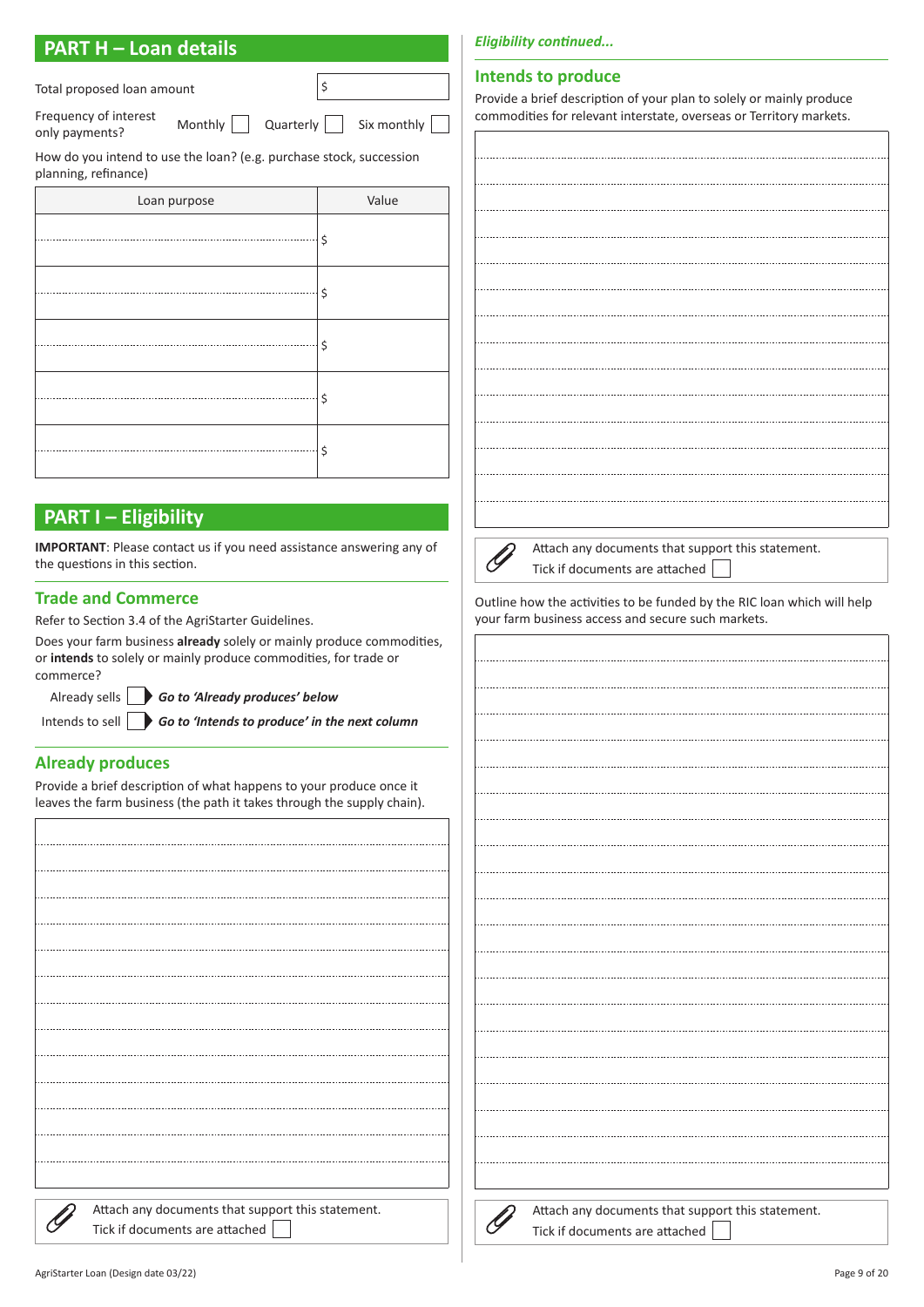#### **Loan details**

Provide details of the loan you plan to obtain (or have already obtained), on commercial terms.

*Eligibility continued...*

#### **Financial need**

Provide details of your financial need of a concession loan.

| <b>UIL COMMITATION LETTIS.</b>                    |                                                                    |
|---------------------------------------------------|--------------------------------------------------------------------|
|                                                   |                                                                    |
|                                                   |                                                                    |
|                                                   |                                                                    |
|                                                   |                                                                    |
|                                                   |                                                                    |
|                                                   |                                                                    |
|                                                   |                                                                    |
|                                                   |                                                                    |
|                                                   |                                                                    |
|                                                   |                                                                    |
|                                                   |                                                                    |
|                                                   |                                                                    |
|                                                   |                                                                    |
|                                                   |                                                                    |
|                                                   |                                                                    |
|                                                   |                                                                    |
|                                                   |                                                                    |
|                                                   |                                                                    |
|                                                   |                                                                    |
|                                                   |                                                                    |
|                                                   |                                                                    |
| Attach any documents that support this statement. | Attach any documents that support this statement.                  |
| Tick if documents are attached                    | Tick if documents are attached                                     |
|                                                   |                                                                    |
| Outline your capacity to repay the loan.          |                                                                    |
|                                                   |                                                                    |
|                                                   | <b>Your situation</b>                                              |
|                                                   | Are you applying as a first farmer or a successor?                 |
|                                                   |                                                                    |
|                                                   | First farmer $\Box$ Tick the option that applies to your situation |
|                                                   | Tick one only                                                      |
|                                                   | You intend to establish, develop or                                |
|                                                   | purchase a farm business or a controlling                          |
|                                                   | interest in a farm business                                        |
|                                                   | You intend to purchase or develop the sole                         |
|                                                   | or controlling interest in a farm business,                        |
|                                                   | including a share or farm leasing business                         |
|                                                   |                                                                    |
|                                                   | You have recently established or acquired                          |
|                                                   | (or will establish or acquire) a share or<br>farm leasing business |
|                                                   |                                                                    |
|                                                   | You are developing a share farming or farm                         |
|                                                   | leasing business, even if this results in the                      |
|                                                   | farm business no longer involving share                            |
|                                                   | farming or farm leasing                                            |
|                                                   | OR                                                                 |
|                                                   | Tick the option(s) that apply to your situation<br>Successor       |
| Attach any documents that support this statement. | Tick all that apply                                                |
| Tick if documents are attached                    | You have inherited, or will inherit, a farm                        |
|                                                   | business or an interest in a farm business                         |
|                                                   | under a succession plan                                            |
|                                                   | and/or                                                             |
|                                                   | You have inherited, or will inherit, farm                          |
|                                                   | assets after succession arrangements                               |
|                                                   | take place                                                         |
|                                                   |                                                                    |
|                                                   |                                                                    |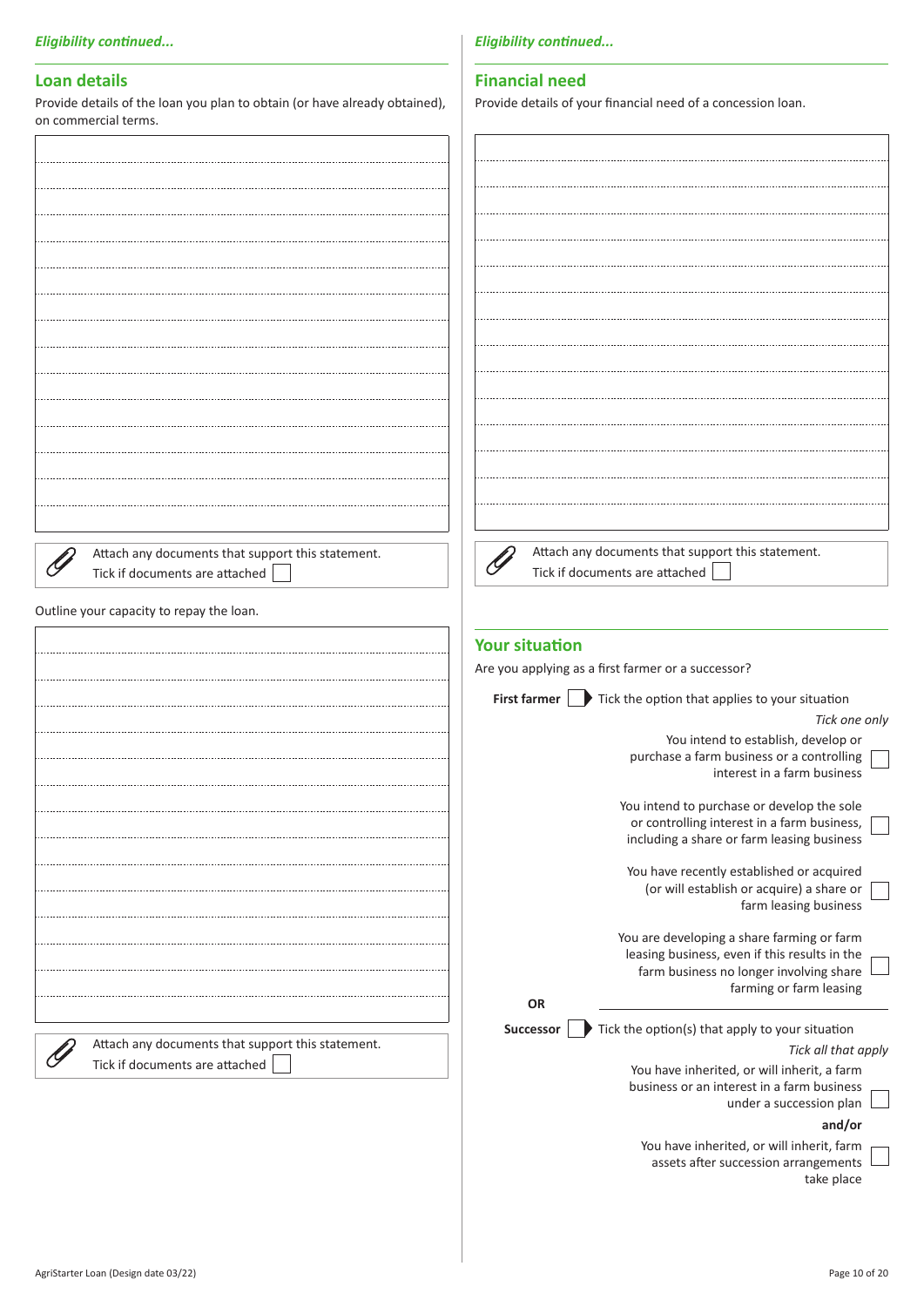#### **Business case**

You will need to outline a business case for the loan use below. This will need to include the intended outcomes of the proposed activities.

Focus on how the activities will ensure the profitability and productivity of your farm business, help to manage risks and contribute to long-term viability.

If you are proposing to use the loan for the purchase of a new farm business or farm land, your business case will need to be supported by independent financial advice.

For more information refer to section 4 of the AgriStarter guidelines **www.ric.gov.au/agristarter**

| Attach any documents that support this statement. Tick if documents are attached                                                          |
|-------------------------------------------------------------------------------------------------------------------------------------------|
|                                                                                                                                           |
| If share farming on farm leasing is involved - Attach a written share farming or farm leasing agreement signed by both parties, detailing |
| the start and end dates of the agreement and land being leased or share farmed.                                                           |
| Tick if documents are attached                                                                                                            |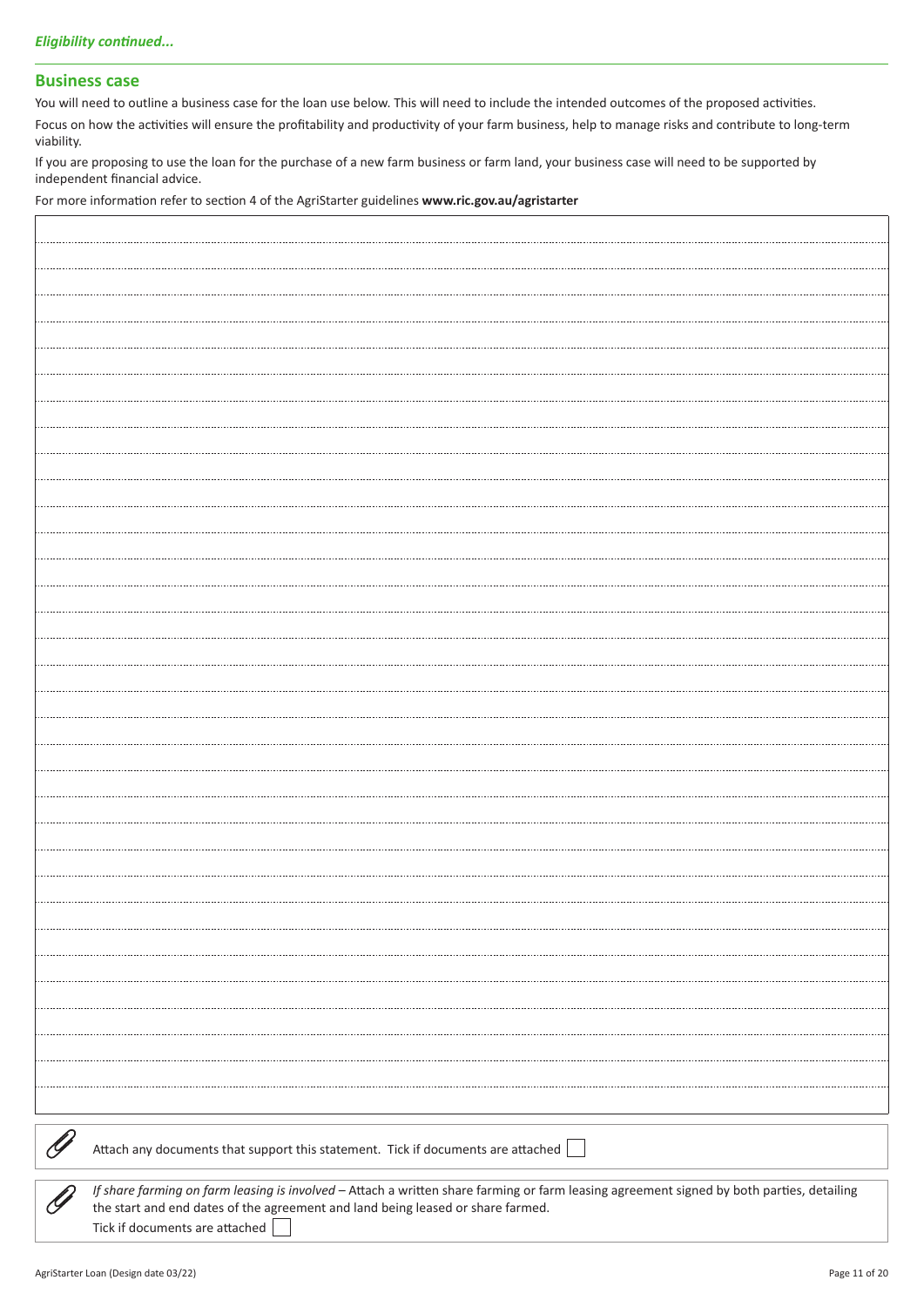#### **PART J – Income generated**

If your farm business is operational, fill in the section below ensuring the following sales and purchase amounts correspond to your financial statements or cash book figures.

|                              |                                                | This financial year<br>Actuals/Estimates |       | Next financial year<br><b>Estimates</b> |       | Year in - Year out<br>Estimates (given normal<br>seasons and commodity prices) |       |
|------------------------------|------------------------------------------------|------------------------------------------|-------|-----------------------------------------|-------|--------------------------------------------------------------------------------|-------|
|                              | Livestock sold (e.g. wethers, steers, porkers) | Number                                   | Total | Number                                  | Total | Number                                                                         | Total |
|                              |                                                |                                          |       |                                         |       |                                                                                |       |
| $\mathbf{a}$<br>$\mathbf{a}$ |                                                |                                          |       |                                         |       |                                                                                |       |
| $\sigma$<br>S                |                                                |                                          |       |                                         |       |                                                                                |       |
|                              |                                                |                                          |       |                                         |       |                                                                                |       |
|                              |                                                |                                          |       |                                         |       |                                                                                |       |
|                              | Livestock purchased                            | Number                                   | Total | Number                                  | Total | Number                                                                         | Total |
| ᅙ                            |                                                |                                          |       |                                         |       |                                                                                |       |
|                              |                                                |                                          |       |                                         |       |                                                                                |       |
| $\mathbf{C}$                 |                                                |                                          |       |                                         |       |                                                                                |       |
|                              |                                                |                                          |       |                                         |       |                                                                                |       |
|                              |                                                |                                          |       |                                         |       |                                                                                |       |

|             |                                               |                        | (20)         | Last financial year<br>Actuals) |             |              | This financial year<br>Actuals/Estimates |             |              | Next financial year<br><b>Estimates</b> |             |              | Year in - Year out<br><b>Estimates</b> |             |
|-------------|-----------------------------------------------|------------------------|--------------|---------------------------------|-------------|--------------|------------------------------------------|-------------|--------------|-----------------------------------------|-------------|--------------|----------------------------------------|-------------|
|             | Average no. of milkers<br>in daily production |                        |              |                                 | head        |              |                                          | head        |              |                                         | head        |              |                                        | head        |
| Dairy       | Total milk solids<br>produced                 |                        |              |                                 | ms/annum    |              |                                          | ms/annum    |              |                                         | ms/annum    |              |                                        | ms/annum    |
|             | Gross milk proceeds                           |                        | \$           |                                 |             | \$           |                                          |             | \$           |                                         |             | \$           |                                        |             |
|             | Crop type                                     | Irri-<br>gated?<br>Y/N | Area<br>(ha) | Total<br>yield                  | Total<br>\$ | Area<br>(ha) | Total<br>yield                           | Total<br>\$ | Area<br>(ha) | Total<br>yield                          | Total<br>\$ | Area<br>(ha) | Total<br>yield                         | Total<br>\$ |
| Crops       |                                               |                        |              |                                 |             |              |                                          |             |              |                                         |             |              |                                        |             |
|             |                                               |                        |              |                                 |             |              |                                          |             |              |                                         |             |              |                                        |             |
|             | Months wool sold                              |                        |              |                                 |             |              |                                          |             |              |                                         |             |              |                                        |             |
|             | Number shorn                                  |                        |              |                                 |             |              |                                          |             |              |                                         |             |              |                                        |             |
| <b>Wool</b> | Total kgs                                     |                        |              |                                 | kgs         |              |                                          | kgs         |              |                                         | kgs         |              |                                        | kgs         |
|             | Yield %                                       |                        |              |                                 | %           |              |                                          | %           |              |                                         | $\%$        |              |                                        | %           |
|             | Micron                                        |                        |              |                                 |             |              |                                          |             |              |                                         |             |              |                                        |             |
|             | Total                                         |                        | \$           |                                 |             | \$           |                                          |             | \$           |                                         |             | \$           |                                        |             |
|             | Product                                       |                        | Number       |                                 | Total       | Number       |                                          | Total       | Number       |                                         | Total       | Number       |                                        | Total       |
|             |                                               |                        |              | \$                              |             |              | \$                                       |             |              | \$                                      |             |              | \$                                     |             |
| Other       |                                               |                        |              | \$                              |             |              | \$                                       |             |              | \$                                      |             |              | \$                                     |             |
|             |                                               |                        |              | Ś.                              |             |              | Ś                                        |             |              | \$                                      |             |              | \$                                     |             |
|             |                                               |                        |              | \$                              |             |              | \$                                       |             |              | \$                                      |             |              | \$                                     |             |
|             |                                               |                        |              | \$                              |             |              | \$                                       |             |              | \$                                      |             |              | \$                                     |             |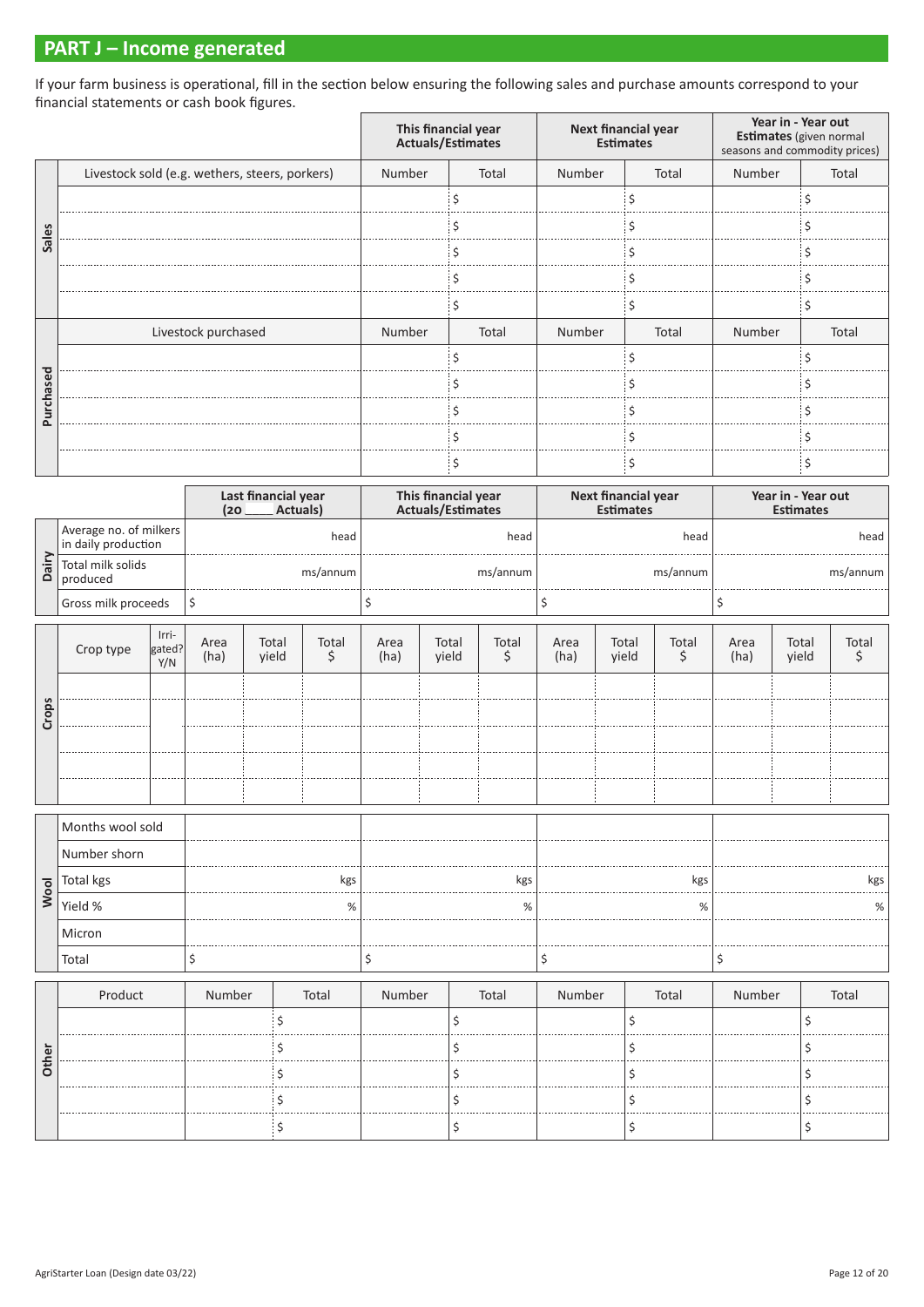|  | Income generated continued |  |  |
|--|----------------------------|--|--|
|--|----------------------------|--|--|

| <b>Livestock</b>                                        |               |                          |         |                   |                 |                                   |           |       |
|---------------------------------------------------------|---------------|--------------------------|---------|-------------------|-----------------|-----------------------------------|-----------|-------|
| <b>Beef / Dairy</b>                                     | Herd breed(s) |                          |         |                   |                 |                                   |           |       |
| Type                                                    | Number        | Age range                |         |                   | Owner           |                                   |           | Value |
| Cows                                                    |               |                          |         |                   |                 |                                   | \$        |       |
| Heifers                                                 |               |                          |         |                   |                 |                                   | \$        |       |
| Steers                                                  |               |                          |         |                   |                 |                                   | \$        |       |
| Calves                                                  |               |                          |         |                   |                 |                                   | \$        |       |
| <b>Bulls</b>                                            |               |                          |         |                   |                 |                                   | \$        |       |
| <b>Current total</b>                                    |               |                          |         |                   |                 | Total value $\frac{1}{5}$         |           |       |
| Normal (year in - year out)<br><b>Carrying capacity</b> |               | <b>Breeders</b>          | Milkers |                   | Total beef (AE) |                                   | Calving   | $\%$  |
| <b>Sheep</b>                                            | Herd breed(s) |                          |         |                   |                 |                                   |           |       |
| Type                                                    | Number        | Age range                |         |                   | Owner           |                                   |           | Value |
| Ewes                                                    |               |                          |         |                   |                 |                                   | \$        |       |
| Wethers                                                 |               |                          |         |                   |                 |                                   | \$        |       |
| Hoggets                                                 |               |                          |         |                   |                 |                                   | \$        |       |
| Lambs                                                   |               |                          |         |                   |                 |                                   | \$        |       |
| Rams                                                    |               |                          |         |                   |                 |                                   | \$        |       |
| <b>Current total</b>                                    |               |                          |         |                   |                 | Total value $\frac{1}{5}$         |           |       |
| Normal (year in - year out)<br><b>Carrying capacity</b> | Ewes          |                          |         | Total sheep (DSE) |                 |                                   | Lambing   | $\%$  |
| <b>Pigs</b>                                             | Herd breed(s) |                          |         |                   |                 |                                   |           |       |
| Type                                                    | Number        | Age range                |         | Owner             |                 |                                   |           |       |
| Sows                                                    |               |                          |         |                   |                 |                                   |           |       |
| Gilts                                                   |               |                          |         |                   |                 |                                   |           |       |
| Growers                                                 |               |                          |         |                   |                 |                                   |           |       |
| <b>Current total</b>                                    |               |                          |         |                   |                 |                                   |           |       |
| Licenced for                                            | SPU's         | No. litters/sow per year |         |                   |                 | Average no. live piglets per year |           |       |
| Average age at sale                                     | weeks         | Average weight at sale   |         | kgs               |                 |                                   | Farrowing | $\%$  |
| Other livestock Herd breed(s)                           |               |                          |         |                   |                 |                                   |           |       |
| Type                                                    | Number        | Age range                |         |                   | Owner           |                                   |           | Value |
|                                                         |               |                          |         |                   |                 |                                   | \$        |       |
|                                                         |               |                          |         |                   |                 |                                   | \$        |       |
|                                                         |               |                          |         |                   |                 |                                   | \$        |       |

**Current total Total value \$ Normal (year in - year out)**

**Carrying capacity**

 $\boldsymbol{\mathsf{S}}$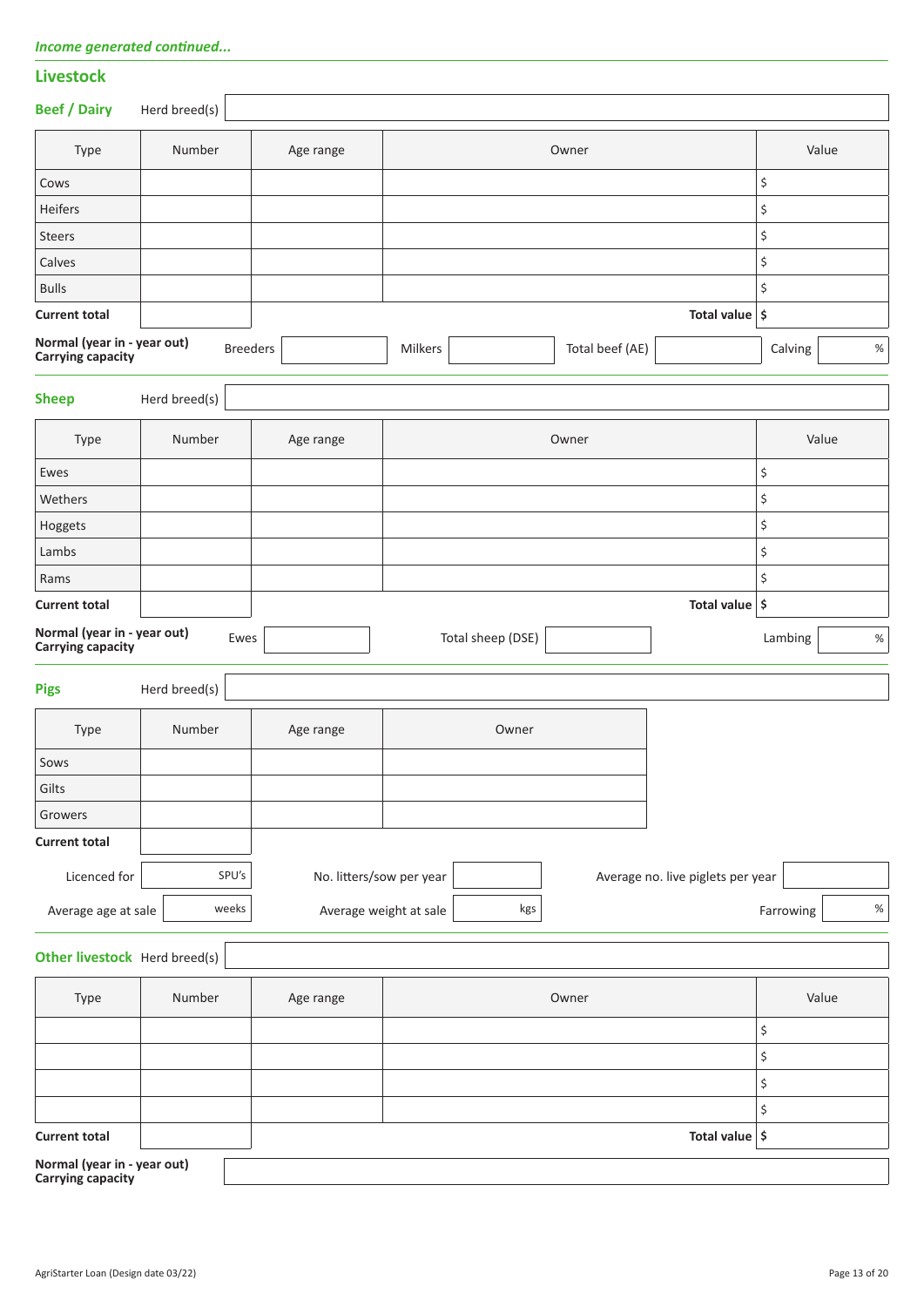#### **PART K – Assets**

Financial information from the borrowing entity and any related party (i.e. director, guarantor, partner).

If the applicant is a partnership borrowing in its own right, list the assets owned by the partnership and each partner.

If any of the security offered below is owned by someone other than the applicant, the owner of that security must grant a guarantee and indemnity in favour of the RIC and must also complete and return to the RIC a guarantor's Asset and Liability Statement available in the resources section online.

| Aged debtors Aged debtor list attached? No Yes |
|------------------------------------------------|
|------------------------------------------------|

#### **Property**

| Address / Property name                                                                                                     | Registered owner(s) | Mortgagee | Area<br>(ha) | To be<br>provided<br>as<br>security?<br>(Y/N) | Estimated<br>market value |
|-----------------------------------------------------------------------------------------------------------------------------|---------------------|-----------|--------------|-----------------------------------------------|---------------------------|
|                                                                                                                             |                     |           |              |                                               | \$                        |
|                                                                                                                             |                     |           |              |                                               | \$                        |
|                                                                                                                             |                     |           |              |                                               | \$                        |
| Total estimated value $ \hat{s} $<br>If you need more space, attach a page with additional details and tick this box $\Box$ |                     |           |              |                                               |                           |

**Note**: During the assessment stage of your application, you will be asked to provide further information about your property, including title details.

#### **Water**

| ------                  |              |                         |                    |                     |                                               |                           |
|-------------------------|--------------|-------------------------|--------------------|---------------------|-----------------------------------------------|---------------------------|
| Water board             | Licence type | Licence/Certificate no. | Allocation<br>type | Allocation<br>(mgl) | To be<br>provided<br>as<br>security?<br>(Y/N) | Estimated<br>market value |
|                         |              |                         |                    |                     |                                               | \$                        |
|                         |              |                         |                    |                     |                                               | \$                        |
|                         |              |                         |                    |                     |                                               | \$                        |
| $\sim$<br>$\sim$ $\sim$ |              |                         |                    |                     | -                                             |                           |

*If you need more space, attach a page with additional details and tick this box*  $\Box$  **The and the solutional value**  $\vert$  \$

#### **Plant and equipment**

| Description (e.g. vehicles)                                                                                          | Value |
|----------------------------------------------------------------------------------------------------------------------|-------|
|                                                                                                                      | \$    |
|                                                                                                                      | \$    |
|                                                                                                                      | \$    |
|                                                                                                                      | \$    |
|                                                                                                                      | \$    |
|                                                                                                                      | \$    |
|                                                                                                                      | \$    |
|                                                                                                                      | \$    |
| If you need more space, attach a<br>page with additional details and<br><b>Total value</b><br>tick this box $\lceil$ | \$    |

#### **Commodities**

| Description (e.g. wool, grain, products harvested<br>and stored)                                            | Value |
|-------------------------------------------------------------------------------------------------------------|-------|
|                                                                                                             | \$    |
|                                                                                                             | \$    |
|                                                                                                             | \$    |
|                                                                                                             | \$    |
|                                                                                                             | \$    |
|                                                                                                             | \$    |
|                                                                                                             | \$    |
|                                                                                                             | \$    |
| If you need more space, attach a<br>page with additional details and<br><b>Total value</b><br>tick this box | \$    |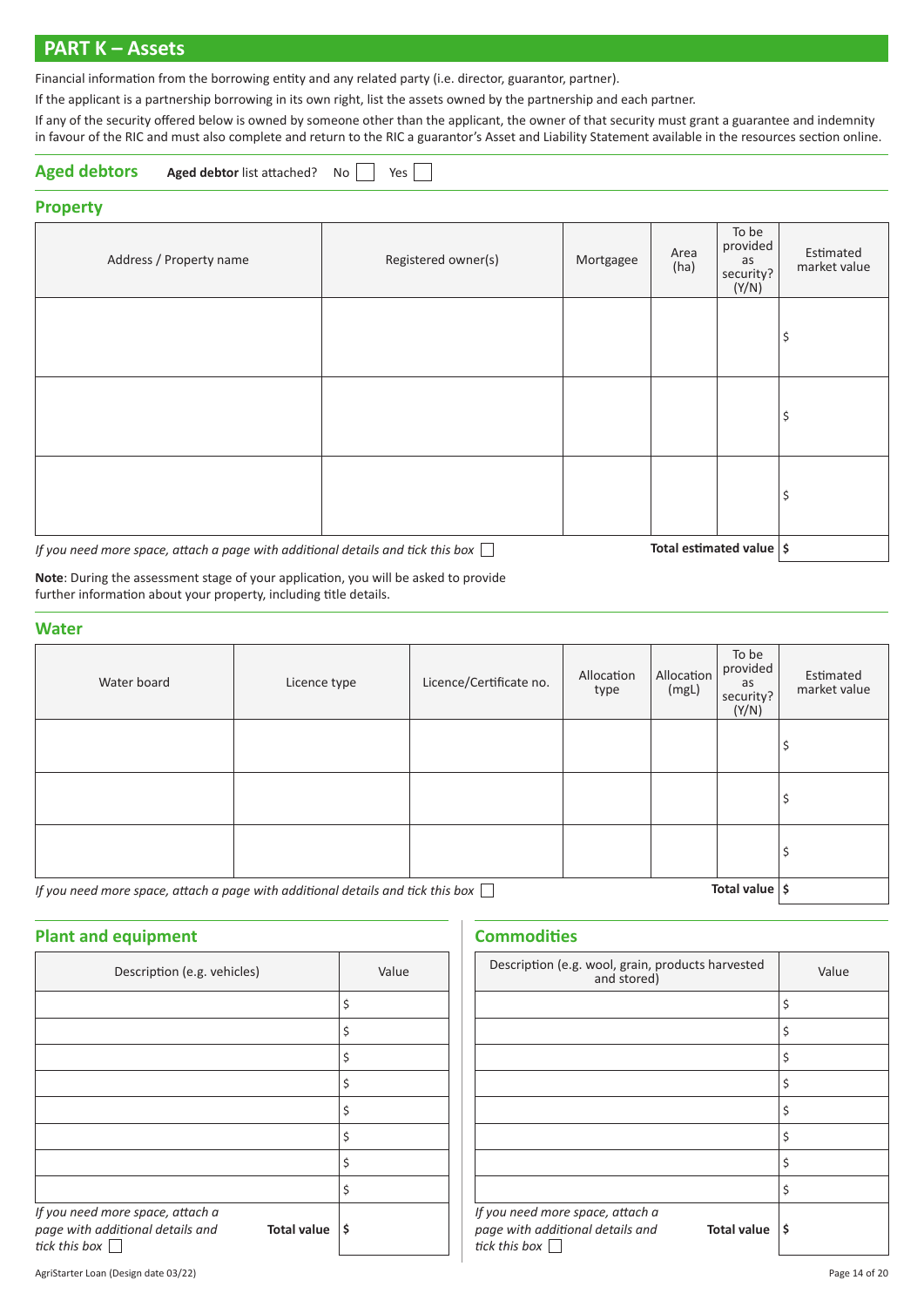#### **PART L – Liabilities**

Loans / Borrowings For borrower, associated individuals and entities (e.g. term loans, overdraft, leasing, hire purchase, credit/store cards)

| Lending<br>institution | Borrower's name | Loan type | Purpose | Expiry date<br>(dd/mm/yy) | Interest<br>rate % | Limit amount<br>(e.g. for<br>overdraft,<br>credit card) | Annual<br>repayment | Amount owing |
|------------------------|-----------------|-----------|---------|---------------------------|--------------------|---------------------------------------------------------|---------------------|--------------|
|                        |                 |           |         |                           |                    | \$                                                      | \$                  | \$           |
|                        |                 |           |         |                           |                    | \$                                                      | \$                  | \$           |
|                        |                 |           |         |                           |                    | \$                                                      | \$                  | \$           |
|                        |                 |           |         |                           |                    | \$                                                      | \$                  | \$           |
|                        |                 |           |         |                           |                    | \$                                                      | \$                  | \$           |
|                        |                 |           |         |                           |                    | \$                                                      | \$                  | \$           |

#### *If you need more space, attach a page with additional details and tick this box*  $\Box$  **The and the absolution of the** *space*  $\vert$ \$

#### **Creditors** (e.g. trade creditors, deferred fertiliser payment)

| Creditor's name                                                                        | Purpose | Terms          | Amount owing |
|----------------------------------------------------------------------------------------|---------|----------------|--------------|
|                                                                                        |         |                |              |
|                                                                                        |         |                |              |
|                                                                                        |         |                |              |
| If you need more space, attach a page with additional details and tick this box $\Box$ |         | Total owing \$ |              |

**Government charges and taxation liabilities** *Tick if Government charges and taxation liabilities are not applicable*  List any outstanding charges or liabilities including, but not limited to: employee superannuation contributions, FBT, employee entitlements (LSL, annual leave), work cover premiums, local government authority rates, utility provider charges, PAYG withholding (group tax), PAYG instalments, GST.

| Government charge / Taxation type | Name of entity owing charges / taxation | Total<br>outstanding | ATO repayment<br>arrangement | Included in<br>cashflow<br>budget?<br>(Y, N or N/A) |
|-----------------------------------|-----------------------------------------|----------------------|------------------------------|-----------------------------------------------------|
|                                   |                                         |                      |                              |                                                     |
|                                   |                                         |                      |                              |                                                     |

*If you need more space, attach a page with additional details and tick this box* 

#### **Contingent liabilities** (e.g. bank guarantee, export guarantee)

| Institution | Borrower's name | Purpose                  | Due date $\begin{bmatrix} \text{Due date} \\ \text{(dd/mm/yy)} \end{bmatrix}$ Facility amount |
|-------------|-----------------|--------------------------|-----------------------------------------------------------------------------------------------|
|             |                 |                          |                                                                                               |
|             |                 |                          |                                                                                               |
|             |                 | $\overline{\phantom{0}}$ | $\mathbf{r}$                                                                                  |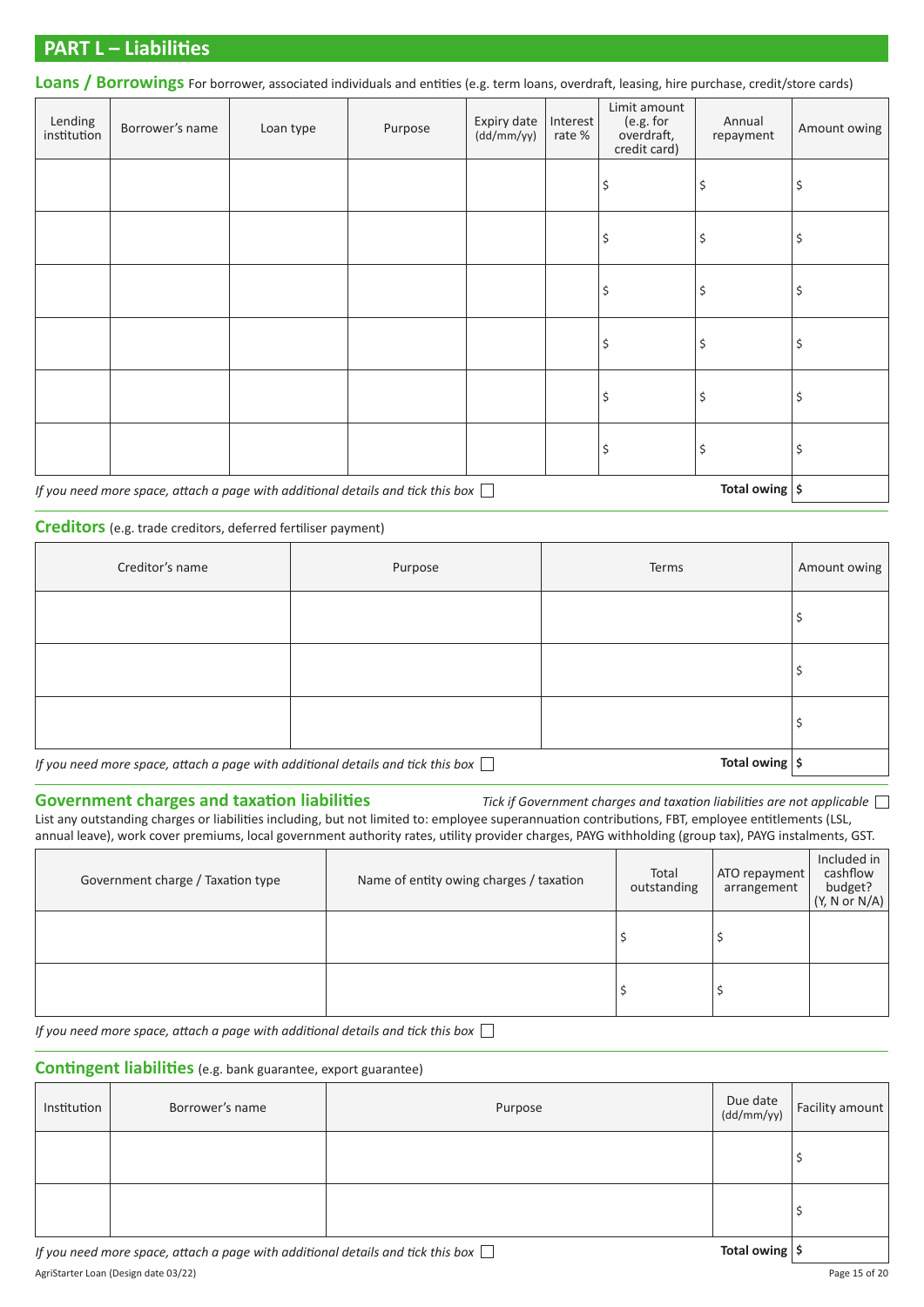#### **PART M – Off farm assets**

#### **Investments**

| Description (e.g. shares, term deposit)                                                               | Market value |
|-------------------------------------------------------------------------------------------------------|--------------|
|                                                                                                       |              |
|                                                                                                       |              |
|                                                                                                       |              |
|                                                                                                       |              |
| Total value<br>If you need more space, attach a page with additional details and tick this box $\Box$ |              |

**!** Please ensure that any associated debts against these investments are fully disclosed in Part L Liabilities section above.

#### **Other assets**

| Description (e.g. rented properties, holiday homes)                                                              | Market value |
|------------------------------------------------------------------------------------------------------------------|--------------|
|                                                                                                                  |              |
|                                                                                                                  |              |
|                                                                                                                  |              |
|                                                                                                                  |              |
| Total value $\vert$ \$<br>If you need more space, attach a page with additional details and tick this box $\Box$ |              |

**!** Please ensure that any associated debts against these other assets are fully disclosed in Part L Liabilities section above.

### **PART N – Privacy and third party declaration**

The RIC collects your personal information to enable us to assess an application for credit, and if your application is approved, to provide the product or service for which you have applied. Without the personal information collected in this application form we may not be able to approve the loan and consequently, may not be able to provide the product or service for which you have applied.

A full Privacy Policy is available on the website **[www.ric.gov.au/about/our-commitment/privacy](http://www.ric.gov.au/about/our-commitment/privacy)**

Have you advised **ALL third parties** listed on this form that you have provided their information?

Yes

No If no, list the people or parties who **have not been advised**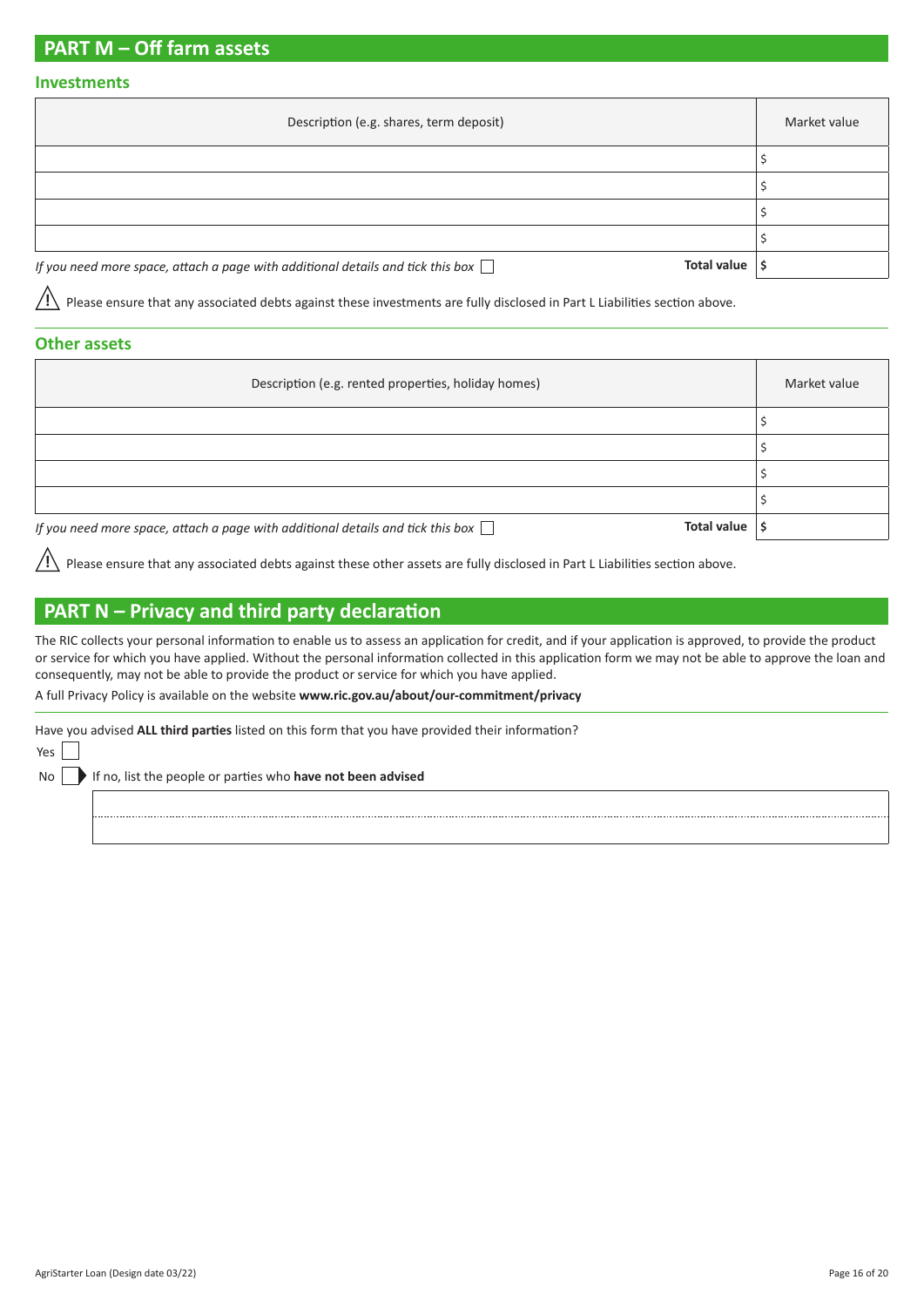#### **PART O – Declaration and execution**

**WARNING**: It is an offence under Part 12 of the *Anti-Money Laundering and Counter-Terrorism Act 2006* (Cth) to provide false or misleading information, provide a false or misleading document or forge a document for use in an applicant identification procedure.

You should only sign this declaration if this loan is wholly or predominantly for business purposes, or investment purposes other than investment in residential property. By signing this declaration you may lose your protection under the National Credit Code.

**I/We declare** that the credit to be provided to me/us by the credit provider is wholly or predominantly for:

- business purposes, **or**
- investment purposes other than investment in residential property, **and**
- the information provided in this application is true and complete.

#### **I/We understand** that:

- the RIC will use the information provided in this application to determine whether or not to establish a credit facility.
- this application does not constitute an offer of credit or approval of this application by the RIC.
- unless otherwise indicated in this application any one account signatory (where there is more than one) can operate the account without the others' permission and that I am/we are responsible for transactions conducted accordingly.

#### **I/We confirm** that:

- I/we have read and agree to the Privacy information in this application, and on the RIC website.
- I/we have read and acknowledge the eligibility criteria for this credit facility and reasonably believe that I/we are eligible for this credit facility.
- all charges, rates and taxes have been correctly calculated and are paid up to date and there are no outstanding government charges or taxation liabilities other than those disclosed in this application.

#### **Execution for a Sole Trader, Partnership or Individual Trustee**

| <b>Applicant 1</b> |                                                                                      |      |
|--------------------|--------------------------------------------------------------------------------------|------|
| Signature          | A                                                                                    | Date |
| Full name          |                                                                                      |      |
| <b>Applicant 2</b> |                                                                                      |      |
| Signature          | Ł                                                                                    | Date |
| Full name          |                                                                                      |      |
| <b>Applicant 3</b> |                                                                                      |      |
| Signature          | Łı                                                                                   | Date |
| Full name          |                                                                                      |      |
| <b>Applicant 4</b> |                                                                                      |      |
| Signature          | A                                                                                    | Date |
| Full name          |                                                                                      |      |
|                    | <b>Execution for a Company or a Company as Trustee For</b>                           |      |
|                    | Company name or Company name ATF Trust                                               |      |
|                    | Executed in accordance with section 127(1) of the<br>Corporations Act 2001 (Cth) by: |      |
| Signature          | Łı                                                                                   | Date |
| Full name          |                                                                                      |      |
| Signature          | A                                                                                    | Date |
| Full name          |                                                                                      |      |

If only one person has signed, that person states that he/she signed as sole director and sole company secretary of the company.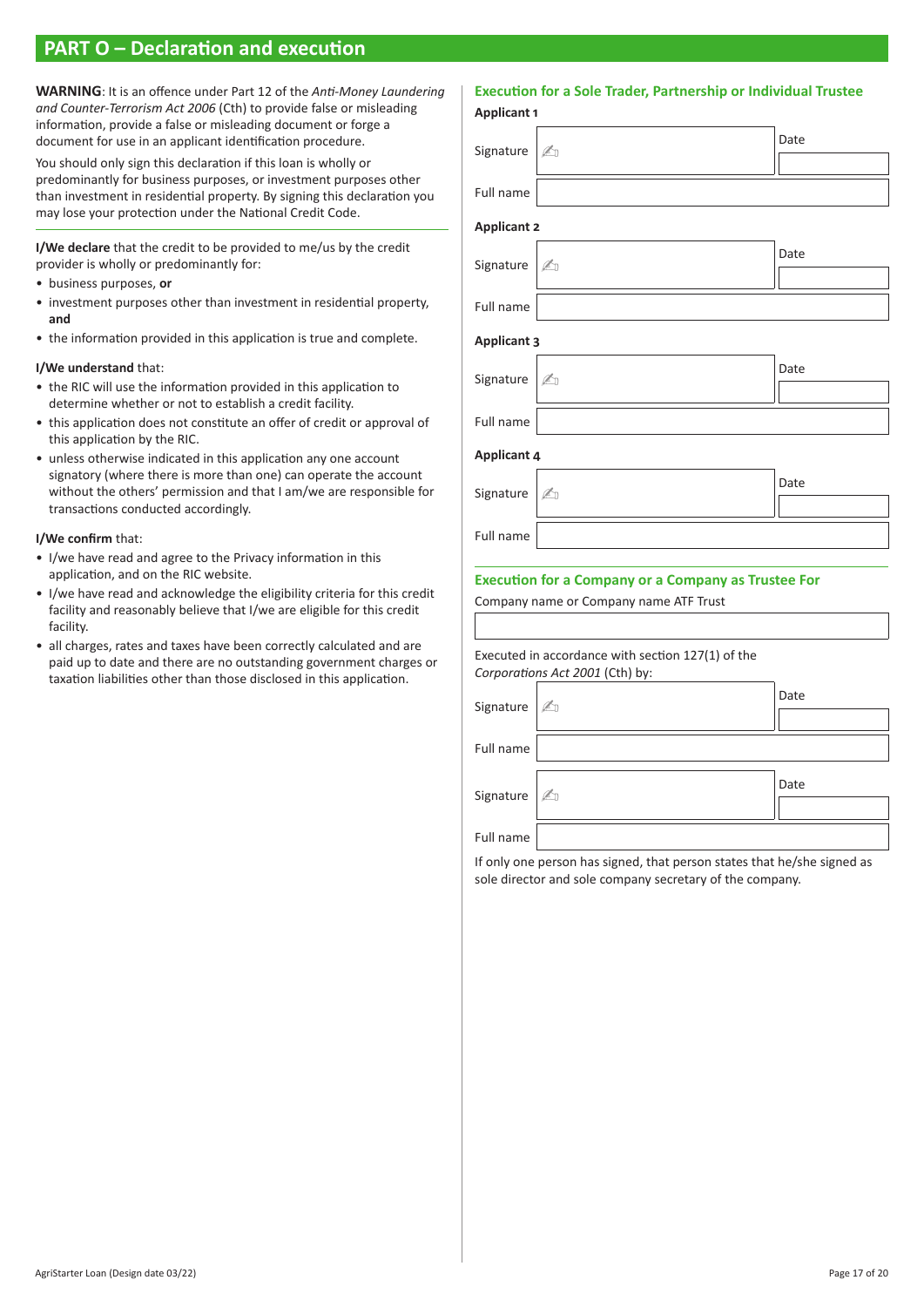#### **PART P – Guarantor declaration and execution (if applicable)**

**WARNING**: It is an offence under Part 12 of the *Anti-Money Laundering and Counter-Terrorism Act 2006* (Cth) to provide false or misleading information, provide a false or misleading document or forge a document for use in an applicant identification procedure.

#### **As a guarantor I/we**:

- **declare** that the information provided in this application is true and complete and the RIC will use it to determine whether or not to establish a credit facility.
- **understand** that this application does not constitute an offer of credit or approval of this application by the RIC.
- **confirm** that I/we have read and agree to the Privacy disclosure at Part O of this form.

#### *If a company* – **As a guarantor I/we**:

• **guarantee** that we will pay any debts the company is unable to pay

#### **Execution if Individual or Partnership**

#### **Guarantor 1**

| Signature                                                                            | ØΠ                                     | Date |  |
|--------------------------------------------------------------------------------------|----------------------------------------|------|--|
|                                                                                      |                                        |      |  |
| Full name                                                                            |                                        |      |  |
| <b>Guarantor 2</b>                                                                   |                                        |      |  |
| Signature                                                                            | $\mathbb{Z}_{\mathbb{Z}}$              | Date |  |
|                                                                                      |                                        |      |  |
| Full name                                                                            |                                        |      |  |
| <b>Guarantor 3</b>                                                                   |                                        |      |  |
| Signature                                                                            | A                                      | Date |  |
|                                                                                      |                                        |      |  |
| Full name                                                                            |                                        |      |  |
| <b>Guarantor 4</b>                                                                   |                                        |      |  |
|                                                                                      |                                        | Date |  |
| Signature                                                                            | Ø.                                     |      |  |
| Full name                                                                            |                                        |      |  |
|                                                                                      |                                        |      |  |
| <b>Execution for a Company or a Company as Trustee For</b>                           |                                        |      |  |
|                                                                                      | Company name or Company name ATF Trust |      |  |
|                                                                                      |                                        |      |  |
| Executed in accordance with section 127(1) of the<br>Corporations Act 2001 (Cth) by: |                                        |      |  |

| Signature 2 |              | Date |
|-------------|--------------|------|
| Full name   |              |      |
| Signature   | $\mathbb{A}$ | Date |
| Full name   |              |      |

If only one person has signed, that person states that he/she signed as sole director and sole company secretary of the company.

#### **Other details**

| Where did you hear about the RIC?        |                                  |                          |  |  |
|------------------------------------------|----------------------------------|--------------------------|--|--|
|                                          | Rural financial counsellor       | <b>Financial advisor</b> |  |  |
|                                          | Accountant                       | Local bank manager       |  |  |
|                                          | RIC Business Development Manager |                          |  |  |
| Other (specify)                          |                                  |                          |  |  |
| Who completed the majority of this form? |                                  |                          |  |  |
|                                          | Applicant                        | <b>Financial advisor</b> |  |  |
|                                          | Rural financial counsellor       | Accountant               |  |  |
| Other (specify)                          |                                  |                          |  |  |

#### **Lodging your form**

Lodge your completed application, and all supporting documents, by

- emailing to **[applications@ric.gov.au](mailto:applications@ric.gov.au)**
- mailing to **The Regional Investment Corporation**

**PO Box 653 Orange NSW 2800**

**Save Print form**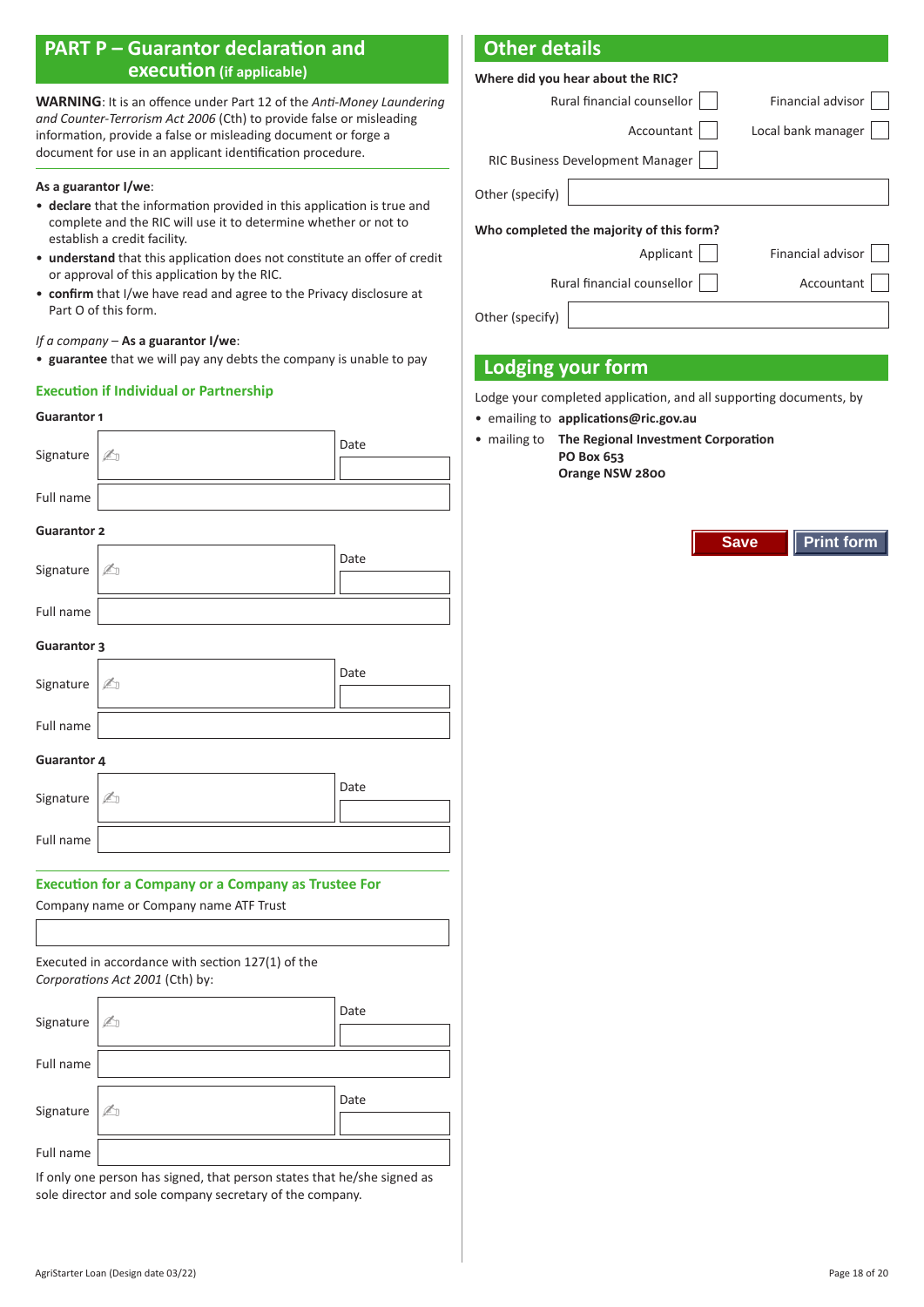#### **Proof of identity documents**

The RIC needs to confirm the identity of the following individuals included in this application:

- Sole Traders
- Partners in a Partnership
- Beneficial owners in a company
- individual Trustees to a Trust
- all authorised signatories.

**Certified copies** of identity documents must be provided with this application. A **certified copy means** a document that has been certified as a true copy of an original document by an acceptable referee as listed below:

- Justice of Peace
- a Police Officer
- a permanent employee of the Australian Postal Corporation with two (2) or more years continuous service who is employed in an office supplying postal services to the public
- a member of the Institute of Chartered Accountants in Australia, CPA Australia or the National Institute of Accountants with two (2) or more years of continuous membership
- any other individual before whom a statutory declaration may be made (see Schedule 2 of the *Statutory Declarations Regulations 2018*  $(Cth)$ ).
- To confirm identity we need documents that show each individual's:
- full name
- residential address (not PO Box), and
- date of birth.

The details on the identification must match the details in this application.

**Note**: Special provisions may be applied to Aboriginal Persons or Torres Strait Islanders.

#### Primary documents (provide one)

#### **Passport**

- Australian passport that is current, **or**
- Foreign passport with English translation by an accredited translator (if not in English).

**Current Australian Driver's Licence or Truck Licence** Full, interim, provisional or learner's licences are acceptable.

**Proof of Age Card** issued by an Australian State or Territory.

**Foreign National Identity Card** with English translation by an accredited translator (if not in English).

#### **Birth certificate**

- Australian birth certificate, **or**
- Foreign birth certificate with English translation by an accredited translator (if not in English).

**Birth Extract** issued by an Australian State or Territory.

#### **Citizenship certificate**

- Australian Citizenship certificate, **or**
- Foreign Citizenship certificate with English translation by an accredited translator (if not in English).

Pension or Government **Health Card** issued by Centrelink of the Department of Veterans' Affairs. Reference number is required.

If an individual's full name or residential address (not PO Box) cannot be confirmed using the primary documents, a secondary identification document may be provided.

Secondary documents (provide one)

Notice of financial benefit issued by a Commonwealth, State or Territory Department (e.g. Centrelink statement). **Note**: Must have been issued within the past 12 months.

Assessment or debt notice issued by the Australian Taxation Office. **Note**: Must have been issued within the past 12 months.

Notice issued by a Local Government Body or utilities provider that notes the provision of services to the address of the person (e.g. Council rates, water rates, electricity bill, gas bill, telephone landline bill).

**Note**: Must be less than three (3) months old.

#### **Special provisions for Aboriginal and Torres Strait Islander residents**

Statement from two (2) people who are recognised as Community Leaders (including elected members of an Aboriginal Council or the Community to which the individual belongs). Must contain the individual's name and either date of birth or residential address (not PO Box).